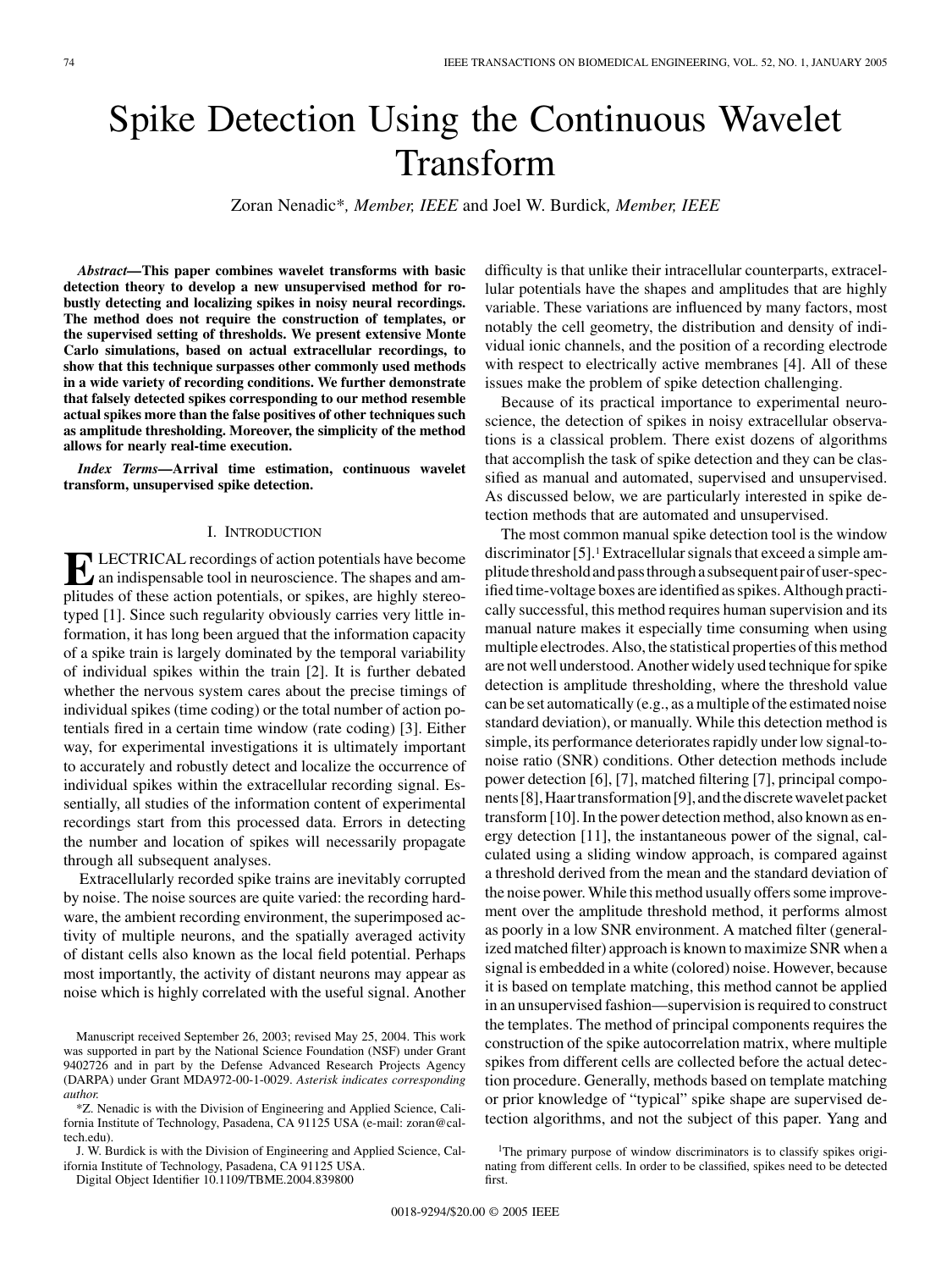Shamma [[9\]](#page-12-0) proposed a spike detection method using the discrete Haar transformation, which is essentially a wavelet idea. However, our wavelet method does not require their white noise assumption and unnecessary inverse transformation from wavelet domain to time domain. Oweiss [\[10](#page-12-0)] proposed a multiresolution version of the generalized likelihood ratio test (GLRT) for spike detection, a method somewhat similar in spirit to the one developedhere.Themajordifferencesbetweenthetwomethodswillbe pointed out later. It suffices to say that the multiresolution version of GLRT developed in [[10](#page-12-0)] cannot be implemented in an unsupervised manner.

Our interest in unsupervised methods arises from our current efforts to develop control algorithms that autonomously reposition extracellular recording electrodes so as to optimize and then maintain high signal recording quality in the face of in-herent electrode and cell migrations in neural tissue [\[12](#page-12-0)]. To assess recording quality in the feedback loop, action potentials must be isolated on an ongoing basis. Because autonomously moving electrodes will experience displacements of hundreds of microns, the shape, phase, and amplitude of the detected spikes will vary significantly over the electrodes' movement ranges. Also, the moving electrode is likely to record from different cells with different action potentials along its movement track. Consequently, template-based methods are inappropriate for our use. Moreover, within the range of the electrode's movement, the recorded signal may experience widely varying SNR conditions, ranging from low-noise—high-signal amplitude near the axon hillock, to high-noise—low-signal amplitude when no neurons are present nearby. Such a wide "dynamic range" requires an unsupervised spike detection algorithm with robust performance over a wide range of parameters, which, to our knowledge, none of the existing unsupervised algorithms is capable of. The algorithm presented in this paper provides this capability in an unsupervised fashion. Moreover, our performance evaluation (Section III) shows that this approach performs better than traditional methods in many situations and, therefore, can be profitably applied in situations where traditional methods are currently used. The paper is organized as follows. In Section II we use the theory of continuous wavelet transform combined with basic detection and estimation theory to develop a new neural transient detection algorithm. Section III evaluates performance of the algorithm with respect to other commonly used spike detection methods. The results were cross-validated using data synthesized from actual recording experiments. Concluding remarks are given in Section IV. Some of the mathematical derivations are given in the Appendix. The MATLAB™ code of our method and a supporting tutorial are available at: http://robotics.caltech.edu/~zoran/Research/detection.html.

## II. SPIKE DETECTION VIA WAVELETS

Our methodology consists of a combination of several techniques stemming from multiresolution wavelet decomposition, statistics, detection theory and estimation theory. For convenience, we state the five major steps of the algorithm up-front. Each step will be explained in subsequent sections.

- 1) Perform multiscale decomposition of the signal using an appropriate wavelet basis.
- 2) Separate the signal and noise at each scale.
- 3) Based on results from steps 2) and 3), perform Bayesian hypothesis testing at different scales to assess the presence of spikes.
- 4) Combine the decisions at different scales.
- 5) Estimate the arrival times of individual spikes.

The chances of detecting a signal embedded in noise are improved when one can take advantage of prior information about the signal and the noise. The prior information could be acquired through biophysical considerations or experimental trials. To keep the algorithm general and unsupervised, the prior information must be as vague as possible. This will be discussed in Sections II-A and II-B. Two assumptions about the noise are used in the derivations throughout this paper, the background noise is: a) stationary; b) Gaussian. Although these assumptions are not crucial for implementation, they insure the mathematical tractability of the derivations. When they are violated, the performance of the algorithm may be different from the results reported in Section III. The stationarity of neural noise cannot be assumed in general. For time scales considered in this article we assume that the statistics of the noise does not change appreciably. If the stationarity ever becomes a concern, the data can be broken into shorter segments that can be analyzed separately. Also, wavelet bases of compact support are well suited for representation of nonstationary signals. In Section III-A we shall give a justification of the Gaussian assumption.

The problem of detecting transients in a collection of noisy observations has been studied for decades. The presence of a useful signal in a background noise is normally cast as a hypothesis testing problem, where no signal is present under the null hypothesis [\[11](#page-12-0)]. If the signal to be detected is not perfectly known, which is the case for unsupervised problems, usually no uniformly most powerful test exists [[13\]](#page-12-0). In these cases, the performance of a detector depends on the signal representation. A signal's representation can be model based or expansion based. When no appropriate model for the signal can be found, one normally projects the signal onto a canonical set of basis functions, which gives rise to a set of expansion coefficients. Depending on the signal representation, the detection problem can be formulated in a variety of domains: the time domain, frequency domain, time-frequency domain, etc.

In this paper we use a time-scale expansion based signal representation. As we will show, there exist wavelet basis functions that are well suited to spike detection. Moreover, there exist fast algorithms for wavelet filtering [\[14](#page-12-0)], thereby allowing real-time implementation. A brief introduction to the continuous wavelet transform is presented next. For more details on this subject, interested readers can consult [\[15\]](#page-12-0) or other texts. For a look at other approaches to signal detection using wavelet bases, see [\[16](#page-12-0)]–[\[18\]](#page-12-0). These techniques are based on dyadic wavelets (see Section II-B), and are mainly concerned with the detection of a single transient within the observation sequence, without the estimation of parameters such as transient arrival times.

A wavelet  $\psi$  is a function of finite energy, i.e.,  $\psi \in L^2(\mathbf{R})$ , and zero average

$$
\int_{\mathbf{R}} \psi(t) \, dt = 0.
$$

It is normalized  $||\psi||_2 = 1$  and centered in the neighborhood of the origin. From this function, also called the *mother wavelet*,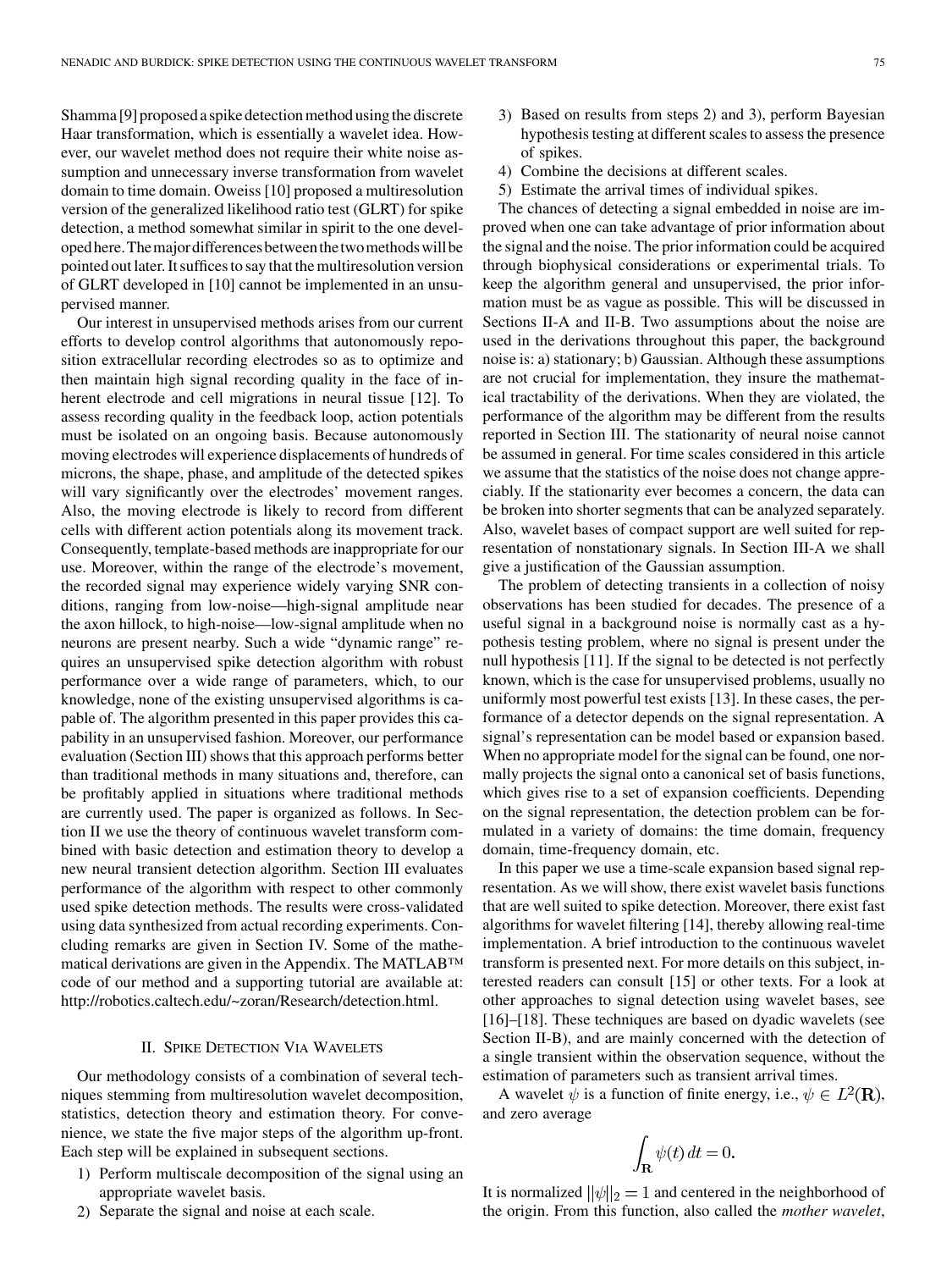one can obtain a family of time-scale waveforms by translation and scaling

$$
\psi_{a,b}(t) = \frac{1}{\sqrt{a}} \psi\left(\frac{t-b}{a}\right) \quad a, b \in \mathbf{R} \tag{1}
$$

where  $a > 0$  represents the scale and b is the translation. The functions  $\psi_{a,b}$  are called wavelets and they share the properties of the mother function [note that  $\psi = \psi_{1,0}$ , so that the mother function is a member of the family defined by  $(1)$ ].

The *wavelet transform* of an arbitrary function  $x \in L^2(\mathbf{R})$  is a projection of that function onto the wavelet basis

$$
Tx(a,b) = \int_{\mathbf{R}} x(t)\psi_{a,b}(t) dt.
$$
 (2)

For a fixed scale  $a_0$  and translation  $b_0$ , the wavelet transform of the function x, denoted by  $X(a_0, b_0)$ , represents its resemblance index to the wavelet  $\psi_{a_0,b_0}$ . If the index is "large" the resemblance is strong and vice versa. This index is termed the wavelet coefficient. For wavelets of compact support [[19\]](#page-12-0), the domain of integration in (2) is confined to the support. Consequently, the wavelet coefficient only depends on the part of the signal within the support. If the scale of the wavelet function is relatively small, the wavelet of compact support provides a local analysis tool suitable for capturing transient signal phenomena and for coping with nonstationaries.

#### *A. Wavelet Functions for Spike Detection*

It is important to choose a wavelet that is suitable for the signal of interest. Our choice is motivated by the shape of the extracellular potentials to be detected in the background noise. This shape can be explained with the help of biophysics. Despite the differences in extracellular and intracellular potentials pointed out in Section I, they are fundamentally related. The extracellular potential depends on the transmembrane current, which consists largely of a resistive component and a capacitive component. Since the capacitive component is proportional to the time derivative of the transmembrane potential, it is approximately biphasic.2 The capacitive component may dominate the membrane current during an action potential, so the time course of the extracellular spike is typically biphasic [\[4](#page-12-0)]. Because a wavelet coefficient represents the measure of similarity between the signal and the basis function, it is reasonable to look for a wavelet that is spike-like. Accordingly, the neural signal would be represented by a few coefficients. In approximation theory this is known as a *sparse representation* and the basis functions corresponding to these coefficients can be interpreted as intrinsic signal structures [\[15](#page-12-0)]. In the presence of noise, the sparse representation becomes an important condition for successful separation of signal and noise (see Section II-C).

Fig. 1 shows several different wavelet functions. The simplest wavelet is the *Haar* function. While it is compact, its discontinuity implies that it is not well localized in the frequency domain. The other wavelet functions shown are *db2*<sup>3</sup> and two wav-

2If the transmembrane action potential undergoes after-hyperpolarization, the capacitive current can be tri-phasic, with the third phase having significantly smaller amplitude than the rest of the waveform.



Fig. 1. Wavelets of four different wavelet families: (A) *Haar*, (B) *db2*, (C) *bior1.3*, and (D) *bior1.5*.



Fig. 2. Five spike templates identified from single-electrode recordings in the cortex of a Rhesus monkey. The spikes were detected, aligned and clustered (see Section III-A). The waveforms corresponding to the same class were then averaged for smoothing purposes and the five templates were obtained.

elets from the family of biorthogonal wavelets: *bior1.3* and *bior1.5*. Biorthogonal wavelets are constructed from splines and more about these wavelets can be found in [\[20](#page-12-0)]. We note that unlike *db2*, the biorthogonal wavelets are symmetric and that *db2* wavelets do not have explicit analytic expression. Fig. 2 shows five spike templates recorded from the posterior parietal cortex of a Rhesus monkey (*Macaca mulatta*) using a single electrode (see Section III-A for recording details). Note that the two biorthogonal wavelets appear to match the intrinsic structure of the templates better than *db2*, as their biphasic shape is reminiscent of action potentials. It is, therefore, expected that the biorthogonal wavelets provide a sparser representation of neural signal than *db2*, which together with its near symmetric variate was used in [[10\]](#page-12-0).

#### *B. Choice of Scale*

The continuous wavelet transform defined by (2) operates on a continuous set of scales and translations. Hence, the basis functions  $\psi_{a,b}$  are not orthogonal and the representation of the signal  $x$  by its wavelet coefficients is redundant. One can choose dyadic scales and translations from a discrete set  $\{a = 2^j; b =$  $k2^j$ ;  $j, k \in \mathbf{Z}$ , so that the corresponding wavelets  $\psi_{a,b}$  form an orthonormal basis of  $L^2(\mathbf{R})$ . Here, we will restrict the set *of scales and translations in a different manner*. Practically, all extracellularly recorded signals are sampled in discrete time. Thus, we choose the set of basis function translations to be finite, where this set is determined by the sampling rate of the signal  $f_s(kHz)$  and its duration  $T(s)$ , i.e.,  $b \in \mathcal{B}$ , where

$$
\mathcal{B} = \{0,1,\ldots,k,\ldots,N-1\}
$$

and  $N = Tf_s + 1$  is the number of samples of the discrete signal (time series). Therefore, in the continuous wavelet transform4 the set of translations coincides with the discrete time vector.

<sup>3</sup>This is a family of wavelets introduced by Daubechies, hence, the name. The number, 2 in this case, represents the order of wavelet and is equal to the number of vanishing moments of  $\psi$ .

<sup>4</sup>We keep the name continuous wavelet transform despite the discretization of signal, scales, and translations. The name discrete wavelet transform is reserved for discrete signals with dyadic scales and translations.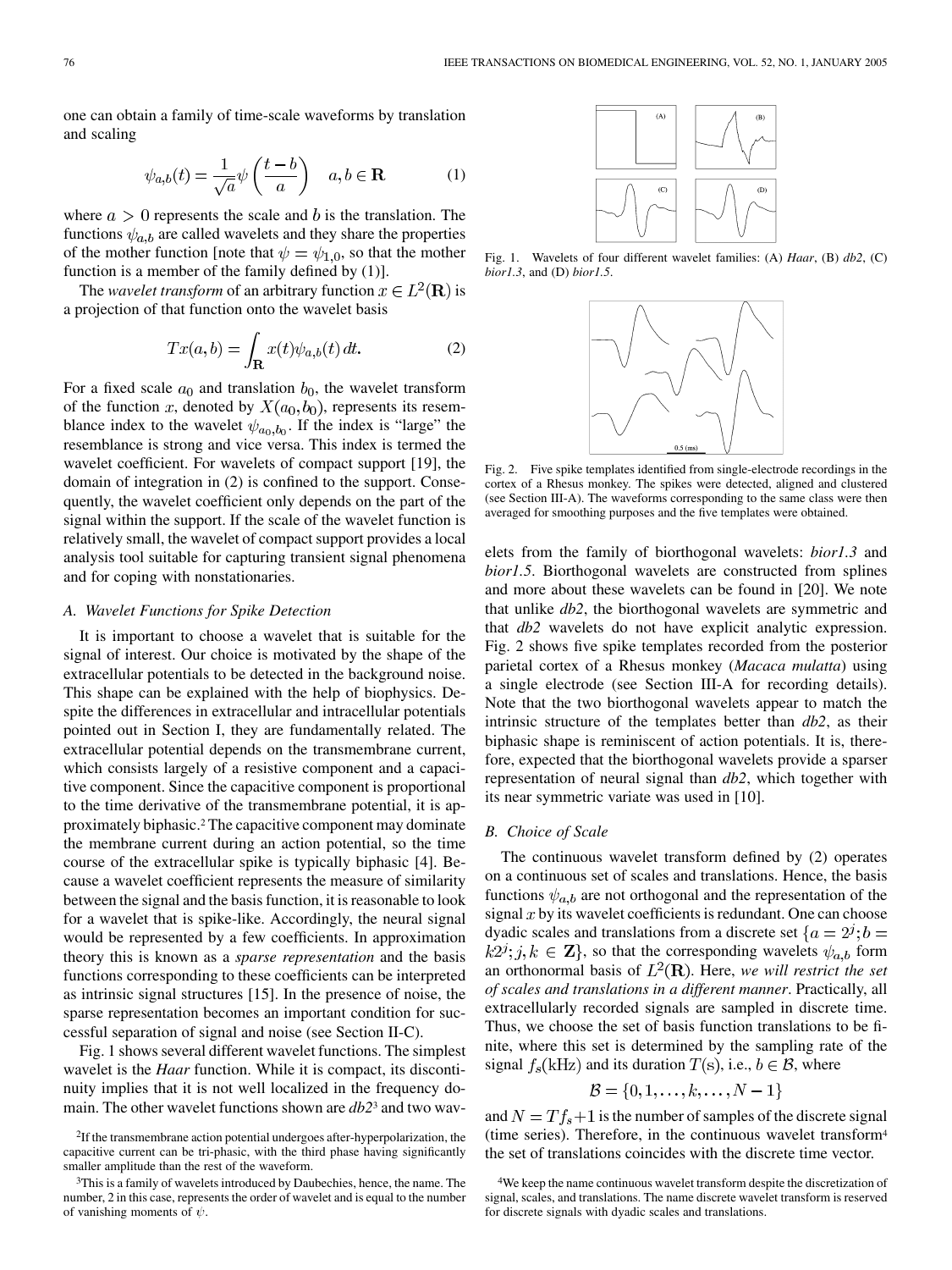Similarly, biophysical considerations of the duration of extracellular potentials can be used to restrict the relevant scales of the wavelet basis functions. Despite their variability in shape and amplitude, the vast majority of extracellular spikes are highly localized in time, with a characteristic duration. For example, action potentials in primate cortex typically last for 0.4–0.5 ms for signals recorded near the axon, and 0.7–1.0 ms for recordings near the soma-dendritic complex [[4\]](#page-12-0). Similar results have been reported in [[21\]](#page-12-0), although depending on the species and the brain area, action potentials can last up to 3.0 ms. Based on this biophysical knowledge of the duration of the transient to be detected, we can limit the set of scales for the analyzing wavelet functions. This practically serves to filter out a significant amount of noise and also appreciably reduce the real-time computational requirements. In summary, we use a limited set of scales

$$
\mathcal{A} = \{a_0, a_1, \ldots, a_j, \ldots, a_J\}
$$

where  $a_0$  and  $a<sub>J</sub>$  are determined from the signal sampling rate and the minimum and maximum spike durations, denoted by  $W_{\text{min}}$  and  $W_{\text{max}}$ , respectively, and these two parameters are chosen by the user. In contrast to the conventional dyadic scaling used in most wavelet applications, we choose the intermediate scales  $\{a_1, a_2, \ldots, a_{J-1}\}\$  uniformly sampled between the two extrema  $a_0$  and  $a<sub>J</sub>$  with an arbitrary step chosen by the user. In the case of dyadic scaling, the scales of wavelet decomposition range from very fine to very coarse, where these limits are determined by the signal duration and sampling rate. The coefficients at very fine scales contain nothing but signal discontinuities and high frequency noise and are not relevant for detection of neural transients. Likewise, at coarser scales the information about relatively short transients is contaminated through the excessively large support of the basis functions. This is another major difference between our approach and the one proposed by [[10\]](#page-12-0) that is based on dyadic scaling. Hereafter, the wavelet coefficient of discrete signal x at scale  $a_i \in A$  and translation  $k \in \mathcal{B}$ , is denoted by  $\widetilde{X}(j,k)$ , where  $\widetilde{X}(j,k) = \langle x, \psi_{j,k} \rangle$ , and  $\langle, \rangle$  stands for the inner product in  $\mathbf{R}^{N}$ .

### *C. The Statistics of Wavelet Coefficients*

By applying the continuous wavelet transform, with possibly a restricted set of scales and translations, we obtain a multiscale representation of the signal in terms of its wavelet coefficients. If the discrete observations  $x$  contain useful signal  $s$  and noise w, *i.e.*,

$$
x[n] = s[n] + w[n] \quad n \in \mathcal{B}
$$
 (3)

then the statistical properties of the wavelet coefficients will depend on those of the noise. For example, if  $w$  is a white Gaussian noise (WGN) with mean  $\mu$  and variance  $\sigma^2$ , it follows from (3) and the properties of the wavelet transform that the mean and the variance of the coefficient  $X(j,k)$  are

 $E{X(j,k)} = S(j,k)$ 

and

$$
\text{Var}\{X(j,k)\} = \sigma^2
$$

where  $S(j,k) = \langle s, \psi_{j,k} \rangle$  is the wavelet coefficient of the true signal  $s$ . If the representation of the signal is sparse, only a few of the expected coefficient values will be different from zero. In other words, the coefficients  $X(j,k)$  corresponding to noise are zero-mean random fluctuations, and the coefficients  $X(j,k)$ corresponding to "signal plus noise" are random variables with means different from zero.

For purposes of unsupervised signal detection, we must separate these coefficients by estimating the noise level  $\sigma$  in each coefficient from the sampled data. To obtain these estimates, we borrow ideas from Donoho and Johnstone [\[22](#page-12-0)] who studied the problem of nonlinear estimation of signals from noisy data under a sparse representation. Their remarkably good wavelet denoising method is based on accepting only those wavelet coefficients that exceed a threshold, followed by the inverse wavelet transform. In our case, the threshold will become a part of the hypothesis testing procedure at the level of coefficients (see Section II-D), without the need for an inverse transformation. They proposed a hard thresholding rule

$$
\rho_T(X) = \begin{cases} X, & \text{if } |X| > T \\ 0, & \text{if } |X| \le T \end{cases}
$$
 (4)

which acts on the wavelet coefficients  $X$  at different scales, and was shown to perform close, with respect to a certain metric, to an ideal estimator. For a near-optimal performance it is sufficient to choose the threshold  $T = \sigma \sqrt{2 \log_e N}$ , where, as before,  $N$  is the number of samples of the analyzed time series. If the background noise is not white, the threshold becomes basis function dependent [[15\]](#page-12-0). In this case, each wavelet coefficient generally has a threshold of its own.

From the translation invariance of the continuous wavelet transform and the underlying noise, it follows that the coefficients at scale  $a_i$  have the same threshold, i.e., , where  $\sigma_i^2$  is the variance of the noise coefficients  $W(j, k)$  at scale  $a_j$ . Since these coefficients are not known, this variance must be estimated from the observation coefficients  $X(j,k)$ . Due to a possible presence of useful signal  $\tilde{s}$  in the observation  $\tilde{x}$ , such an estimate will be biased. That is, the values of  $X(j,k)$  significantly different from  $W(j,k)$  will contain useful signal. However, such coefficients will be outliers because few coefficients contain signal due to our sparse representation. The sample variance of the set of coefficients at scale  $a_i$ 

$$
\mathcal{X}_j \triangleq \{ X(j,k) : k \in \mathcal{B} \}
$$

will be affected by those outliers, in particular it will over-estimate  $\sigma_i^2$ . From robust statistics [\[23\]](#page-12-0), we know that the median of a random variable is less sensitive to outliers than its variance. For a Gaussian random variable (see Appendix I) it can be shown that the median of its absolute deviation effectively estimates the standard deviation

$$
\hat{\sigma}_j = M\{ |X(j,0) - \bar{X}_j|, \dots, |X(j, N-1) - \bar{X}_j| \}/0.6745 \tag{5}
$$

where  $\mathcal{X}_j$  is the sample mean of  $\mathcal{X}_j$  and  $M\{\cdot\}$  denotes the sample median. Equation (5) was derived under the assumption that  $X(i, k)$  are independent Gaussian random variables, which may not hold in general. The Gaussian nature of the coefficients follows from the Gaussian noise assumption and the linearity of the wavelet transform. Furthermore, for a rich class of  $1/f$ processes, it has been shown that the wavelet decomposition at a fixed scale nearly whitens (decorrelates) coefficients at that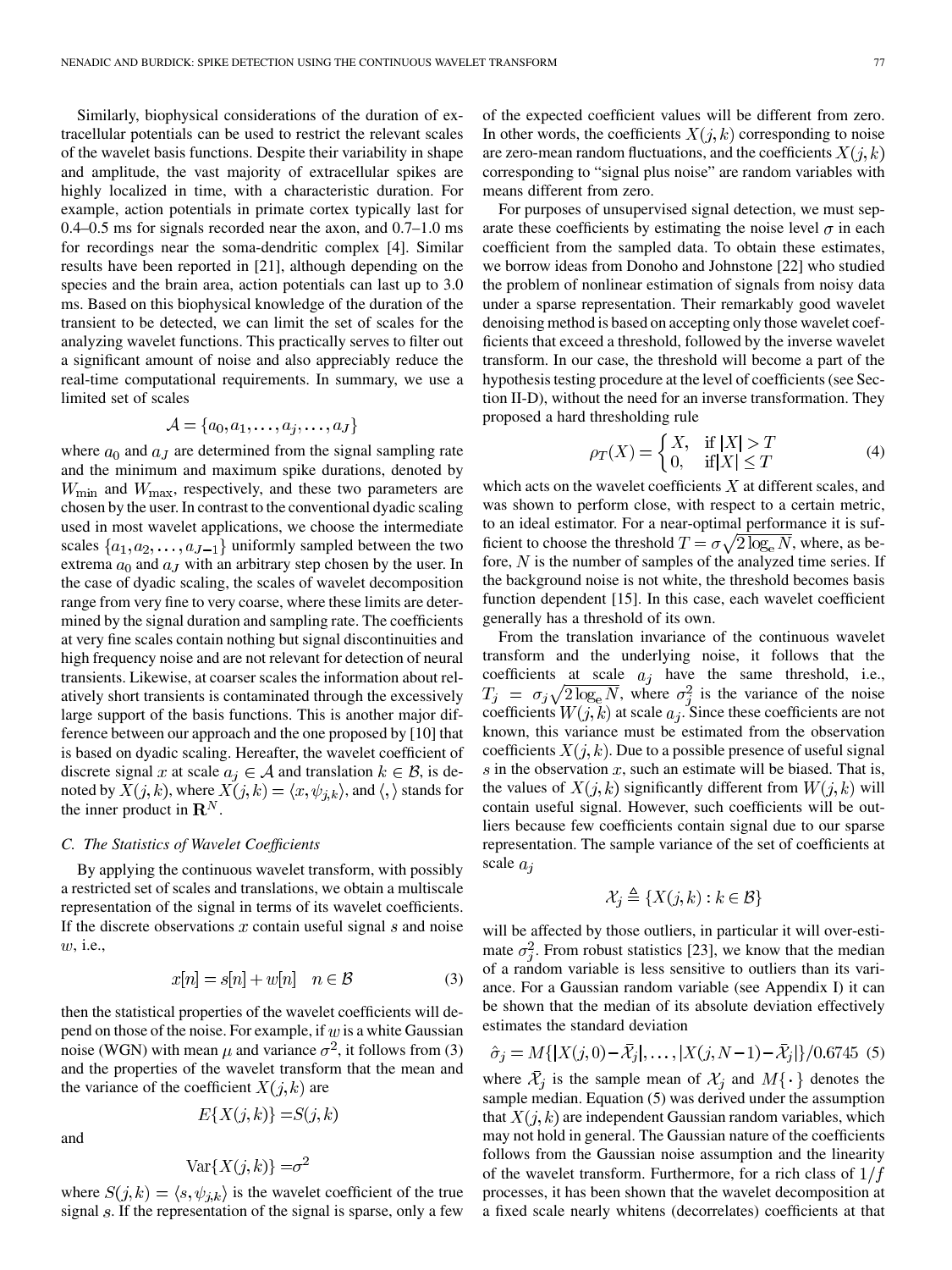scale [\[24](#page-12-0)]. Under the Gaussian assumption, this implies that the sequence  $\mathcal{X}_i$  is independent. Fig. 3 shows a colored noise sequence and its continuous wavelet representation for several different scales,<sup>5</sup> together with the corresponding auto-covariance sequences (ACVS). It is apparent that the ACVS of the wavelet coefficients at different scales resemble the Dirac function, indicating that the coefficients are uncorrelated. Also note that the white noise approximation is less valid at larger scales, due to a significant amount of overlap in the basis functions. This can be circumvented by subsampling the sequence of wavelet coefficients at scale  $a_j$ , say  $\mathcal{X}_j = \{X(j,k) : k = 0, a_j, 2a_j, \ldots\}$ which makes the resulting sequence nearly white and the estimate given by (5) approximately valid. The estimate  $\hat{\sigma}_i$  is then used in the detection algorithm that will be presented next.

## *D. The Detection Algorithm at a Single Scale*

We now formulate the detection problem in the time-scale domain. The problem of detecting spikes in a noisy signal can be seen as a binary hypothesis testing problem, where under the null hypothesis  $H_0$  the signal is not present, and under the alternative  $\mathcal{H}_1$  both signal and noise are present. More formally

$$
\mathcal{H}_0: x[n] = w[n] \quad n \in \mathcal{B}
$$
  

$$
\mathcal{H}_1: x[n] = s[n] + w[n] \qquad n \in \mathcal{B}
$$

where  $x[n]$  represents a noisy observation (evidence) at a discrete time  $n, s$  is the transient (spike) to be detected and w is the background noise. Because of the transient nature of  $s$ , the hypothesis  $\mathcal{H}_1$ , if true, will be so only for an interval of time, or equivalently for a subset of the discrete time  $B$ . Moreover, multiple transients could be present, and these represent the main differences between the problems of the classical signal detection and the detection of action potentials.

We formulate the first step of our detection problem as a sequential binary hypothesis test at each scale  $a_i \in A$ . Section II-E discusses how to combine the coefficient level decisions. Appendix II derives the following hypothesis testing rule for each wavelet coefficient  $X(j,k)$ 

$$
|X(j,k)| \underset{\mathcal{H}_1}{\gtrsim} \frac{\mu_0}{2} \frac{\hat{\mu}_j}{2} + \frac{\hat{\sigma}_j^2}{\hat{\mu}_j} \log_e \gamma_j \triangleq \Theta_j \quad \forall k \in \mathcal{B} \qquad (6)
$$

where  $\hat{\sigma}_i$  is determined from (5),  $\hat{\mu}_i$  is the sample mean of the absolute value of the wavelet coefficients at scale  $a_j$  under the hypothesis  $\mathcal{H}_1, \gamma_j$  is a parameter that depends upon the acceptable costs of false alarms and omissions, denoted by  $\lambda_{FA}$ and  $\lambda_{OM}$ , and the prior probabilities of the two hypotheses, denoted by  $P(\mathcal{H}_0)$  and  $P(\mathcal{H}_1)$  (see below and Appendix II for more details). The parameter  $\Theta_j$  can be viewed as an acceptance threshold for the hypothesis  $\mathcal{H}_1$  at scale  $a_i$ .

Note that  $\hat{\mu}_j$  cannot be estimated from  $\mathcal{X}_j$ , as many of the coefficients from  $\mathcal{X}_i$  will contain noise only. However, we can get a rough estimate as to which coefficients contain noise only, by applying the thresholding defined by (4), where the value of the threshold is determined by  $T_j = \hat{\sigma}_j \sqrt{2 \log_e N}$ . Such a procedure splits  $\mathcal{X}_j$  into two disjoint subsets: a noise subset  $\mathcal{X}_i^w$ and a signal subset  $\mathcal{X}_{i}^{s}$ , where

$$
\mathcal{X}_j^w \triangleq \{ X(j,k) \in \mathcal{X}_j : |X(j,k)| \le T_j \}
$$

5The nomenclature for the scales of the continuous wavelet transform used throughout this article is consistent with that of MATLAB™ Wavelet Toolbox.



Fig. 3. (A) (left) Colored process obtained as a steady-state response of a first-order linear system (time constant 1.3 ms, sampling rate 20 kHz) driven by a zero-mean WGN of unit variance [[25\]](#page-12-0). (right) The normalized ACVS of the process showing correlation up to several milliseconds, consistent with the time constant of the system. (B)–(E) (left) Continuous wavelet transform of the process at scales 2, 4, 6, and 8, respectively. (right) The normalized ACVS of the corresponding multiscale representation of the process indicating significant correlation only in the vicinity of zero lag.

and

$$
\mathcal{X}_i^s \triangleq \mathcal{X}_j \setminus \mathcal{X}_i^w.
$$

Thus,  $\hat{\mu}_j$  is found as a sample mean of the absolute value of the elements of  $\mathcal{X}_{i}^{s}$ , and  $\hat{\mu}_{j} \triangleq 0$  if  $\mathcal{X}_{i}^{s} = \{\emptyset\}.$ 

In order to evaluate  $\gamma_j$  we must specify the costs  $\lambda_{\text{OM}}$  and  $\lambda_{FA}$ . The ratio  $P(\mathcal{H}_0)/P(\mathcal{H}_1)$  of two prior<sup>6</sup> probabilities is determined as  $\|\mathcal{X}_i^w\|/\|\mathcal{X}_i^s\|$ , where  $\|\cdot\|$  stands for the size of a set. Also note that  $\gamma_j$  depends only on the ratio of  $\lambda_{\rm{FA}}$  and  $\lambda_{\rm{OM}}$ (see Appendix II), and we can constrain the two costs by  $\lambda_{FA}$  +  $\lambda_{\text{OM}} = 1$ . In that case  $\gamma_i$  can be conveniently reparametrized, i.e.,

$$
\log_{\mathrm{e}} \gamma_j = \log_{\mathrm{e}} \left[ \frac{\lambda_{\mathrm{FA}}}{1 - \lambda_{\mathrm{FA}}} \frac{P(\mathcal{H}_0)}{P(\mathcal{H}_1)} \right] \triangleq LL_M + \log_{\mathrm{e}} \frac{P(\mathcal{H}_0)}{P(\mathcal{H}_1)} \tag{7}
$$

where L is in effect a new parametrization of  $\lambda_{FA}/\lambda_{OM}$ and  $L_M = 36.7368$  is a conveniently chosen scaling factor. The choice of  $L_M$  is not unique and the value above corresponds to the natural logarithm of the maximum ratio of  $\lambda_{FA}$  and  $\lambda_{OM}$  that does not cause arithmetic overflow under a double-precision floating point representation. In this reparametrization, a relatively narrow range of  $L$  conveniently covers a relatively wide range of false alarm-to-omission cost ratios. For example,  $L \in [-0.188, 0.188]$  corresponds to  $\lambda_{FA}/\lambda_{OM} \in [0.001, 1000]$ , with  $L = 0$  equivalent to  $\lambda_{FA} = \lambda_{OM}$ . Thus, for all practical applications it is sufficient to chose  $L \in [-0.2, 0.2]$ .

Once  $L$  is selected (which is equivalent to the choice of  $\lambda_{FA}/\lambda_{OM}$ ), the acceptance threshold  $\Theta_j$  is determined from (6) and a decision is made at each scale  $a_j$ . Section II-E describes how the decisions at different scales are combined. Before we proceed, let us closely examine an unlikely, but possible, scenario that could happen in the outcome of the thresholding outlined above.

<sup>6</sup>Since these probabilities are estimated from the data, they are not priors in the strict Bayesian probability sense.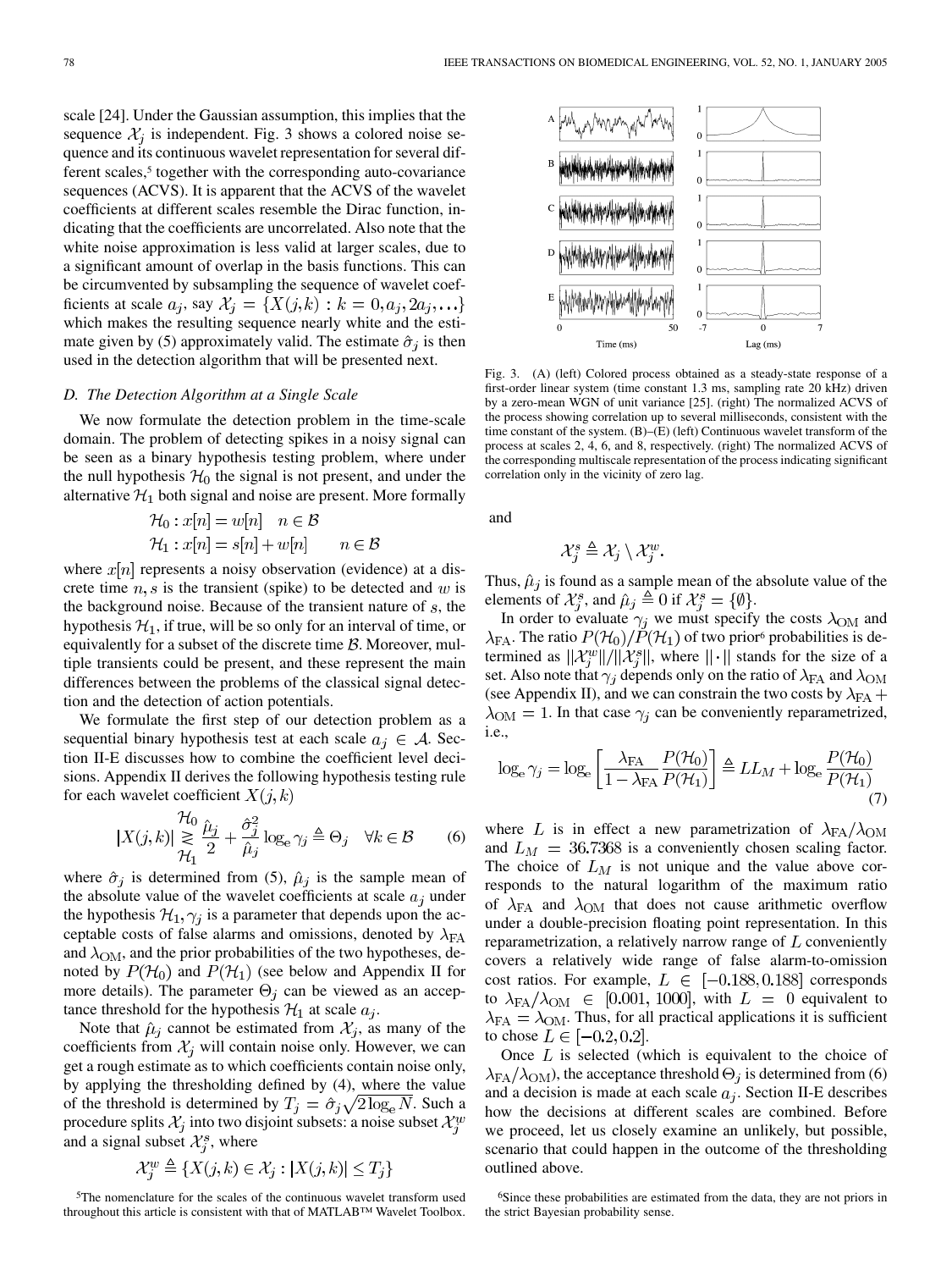

Fig. 4. (A) Colored noise sequence generated in the same way as in Fig. 3. (B) White noise sequence. The horizontal lines mark the 3.75 standard deviation bounds.

The estimate of the acceptance threshold  $\Theta_i$  for the hypothesis  $\mathcal{H}_1$  is data dependent, and largely depends on how the set  $\mathcal{X}_j$  splits into two subsets  $\mathcal{X}_i^w$  and  $\mathcal{X}_i^s$ . What happens in the degenerate case when  $\mathcal{X}_i^s = {\emptyset}$ ? Such a case occurs when no wavelet coefficients exceed the threshold  $T_i$ , and is conceivable if the hypothesis  $\mathcal{H}_0$  is true  $\forall n \in \mathcal{B}$ , i.e., observations contain noise only. Fig. 4 shows two such sequences containing only Gaussian noise (colored and white). If  $\mathcal{X}_{i}^{s} = \{\emptyset\}$ , it follows from (6) and (7) that  $\Theta_j = \infty$  regardless of L, and we expect our detection algorithm to accept  $\mathcal{H}_0$  sequentially  $\forall k \in \mathcal{B}$ , thereby not detecting any transients. Other detection methods, such as amplitude thresholding, are not capable of recognizing if observations contain any useful signal or noise only.

To illustrate this point, Table I shows the number of events detected from the two random sequences shown by Fig. 4 using two different detection methods: our wavelet method, whose description will be completed in Section II-E, and amplitude thresholding. The detection based on our method is parameter independent  $(\Theta_i = \infty)$  and produces no detected transients. The detection based on amplitude thresholding is performed for several different values of the threshold  $T_s$  determined by the number of standard deviations of noise. Table I clearly shows that amplitude thresholding suffers from a number of false positives, even for conservative estimates of the threshold based on 3.75 or 4 standard deviations of the noise. This feature of the wavelet detection algorithm may be useful if one is to avoid false positives, and this mode of operation is termed "conservative".

Although the conservative mode is desirable regarding the probability of false alarm, it may be inadequate for some applications. Namely, if the observations contain a very weak transient signal (low SNR), the coefficients of useful signal and noise are rather similar, and the algorithm may refuse to detect any transients. The reason for this is that none of the coefficients will survive the hard thresholding given by (4). Consequently the set  $\mathcal{X}_i^s$  will be empty and the acceptance threshold of  $\mathcal{H}_1$ will never be attained.

Alternatively, we can slightly modify the algorithm so that it works in a "liberal" acceptance mode. In this case, we perturb the parameters comprising the acceptance threshold  $\Theta_i$ . Since  $P(\mathcal{H}_1) = 0$  under  $\mathcal{X}_i^s = \{\emptyset\}$ , we replace this probability by the smallest nonzero probability of  $\mathcal{H}_1$ , which is  $P(\mathcal{H}_1) = 1/N$ . This is equivalent to the assumption that there is a single wavelet coefficient at scale  $a_i$  that exceeds the threshold  $T_i$ . Under this

TABLE I THE NUMBER OF DETECTED TRANSIENTS FOR DIFFERENT CHOICE OF DETECTION PARAMETER USING TWO DIFFERENT DETECTION METHODS: WAVELET (CONSERVATIVE AND LIBERAL) AND AMPLITUDE THRESHOLDING

| Method                 | Colored<br>Parameter |   | White |
|------------------------|----------------------|---|-------|
| Wavelet (conservative) | any $L$              |   |       |
| Amplitude thresholding | $T_s = 3.00$         |   | 65    |
|                        | $T_s = 3.25$         |   | 27    |
|                        | $T_s = 3.50$         |   | 8     |
|                        | $T_s = 3.75$         |   | ٩     |
|                        | $T_s = 4.00$         | 2 |       |
| Wavelet (liberal)      | $L \in [0.0, 0.2]$   |   |       |

assumption we know that the sample mean of  $\mathcal{X}_i^s$  is at least  $T_i$ , therefore, we choose  $\hat{\mu}_j = T_j$ . These will render the acceptance threshold  $\Theta_j$  finite and, hence, the mode of operation is termed "liberal." Therefore, if  $\mathcal{X}_{i}^{s} = \{\emptyset\}$ , the liberal mode parameters can be viewed as a local perturbation of the conservative mode parameters. If  $\mathcal{X}_{i}^{s} \neq \{ \emptyset \}$ , the two modes are equivalent. The bottom part of Table I shows that the performance of the algorithm is usually not compromised using liberal mode for a wide range of values of parameter  $L$ , and we will be using this mode of operation through the rest of this paper.

## *E. The Overall Detection Algorithm*

This section describes our overall spike detection and estimation algorithm. The methodology consists of two major steps.

- i) Combine the decisions at individual scales.
- ii) Estimate the spike arrival times.

*1) Combining Decisions at Individual Scales:* Because they are highly localized in time, the samples corresponding to neural transients occupy contiguous subsets of the discrete time vector . This property of transients is often referred to as a *temporal contiguity*. Temporal contiguity translates into the contiguity of the coefficients in the wavelet domain [[26\]](#page-12-0), i.e., the wavelet coefficients corresponding to the same transient tend to be neighbors in both time and scale. Since we use the continuous wavelet transform with the basis functions of compact support roughly matched to the scale of neural transients, the temporal contiguity in the wavelet domain is inherently preserved. The scale contiguity follows from a broad frequency spread of a time-limited signal, namely if a scale is thought of as an approximation of the frequency, a time-limited transient will be spread across many scales. The presence of noise, however, may obscure the picture at the scales that are not relevant. The scale contiguity can also be viewed in the present context as a cross-correlation (redundancy) of the wavelet coefficients (decisions) at different scales. Before we turn to the problem of redundancy, let us introduce a few notations.

Let  $\mathcal{B}_j^{\mathcal{H}_1}$  be a subset of the translation set  $\mathcal B$  that corresponds to the acceptance of  $\mathcal{H}_1$  at scale  $a_j$ , i.e., . If nonempty, the sets  $\mathcal{B}_i^{n_1}$  comprise a number of contiguous regions, where a *contiguous region at scale*  $a_i$  is defined as the subset of the translation set  $B$  over which the hypothesis  $\mathcal{H}_1$  is accepted in succession at the scale  $a_j$ . These concepts are illustrated by Fig. 5, which shows a segment of a simulated spike train, the wavelet coefficients that support the acceptance of  $\mathcal{H}_1$ , and the corresponding translation indices defining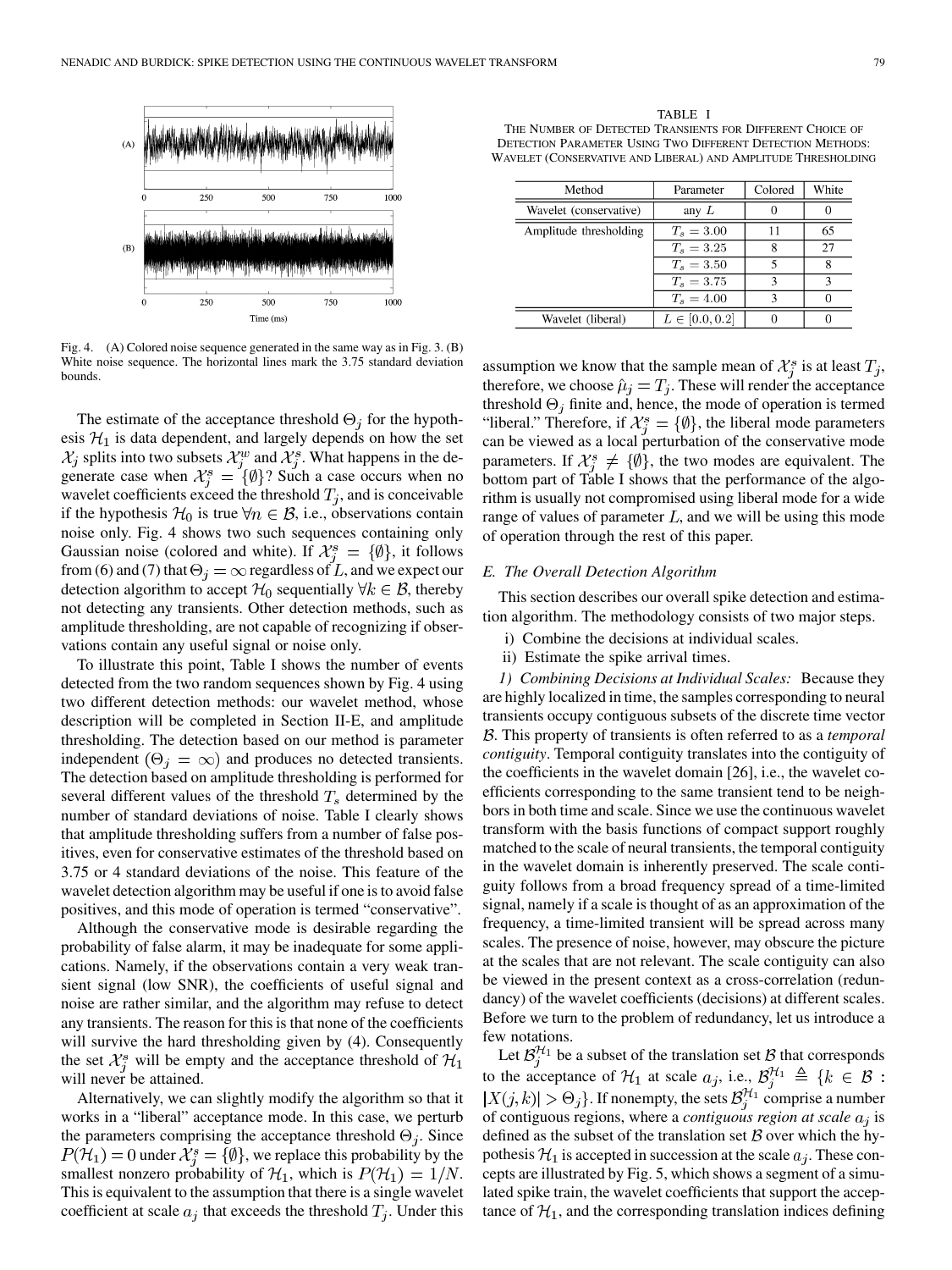

Fig. 5. A segment of a spike train with two transients. The spikes (black solid line) with known occurrence times are modeled as two semi-cycles of a sine wave with different amplitudes. For simplicity, the signal is corrupted by a zero-mean WGN and the resulting signal is shown in gray. The subsequent plots show the wavelet coefficients at scales  $\{a_0, a_1, a_2, a_3\}$  that support the acceptance of  $\mathcal{H}_1$  and the corresponding contiguous regions that define sets  $\mathcal{B}_i^{\mathcal{H}_1}$ , as well as the set  $\mathcal{B}^{\mathcal{H}_1}$ , obtained by (8). The tick marks represent the true arrival times of spikes (black) and their estimates (gray).

 $\mathcal{B}_i^{\mathcal{H}_1}$  together with its contiguous constituents. The scales are chosen assuming  $W_{\text{min}} = 0.5$  ms and  $W_{\text{max}} = 0.8$  ms, so that the support of the basis functions at scales  $a_0, a_1, a_2$ , and  $a_3$  are 0.5, 0.6, 0.7, and 0.8 ms, respectively. The duration of the noise-free transients is taken to be 0.6 ms, so we expect the transients to be best detected at scale  $a_1$ . Note that at each scale  $a_0, a_1$ , and  $a_2$  there are three contiguous regions, and that the information provided at these scales is highly redundant. Also note that the first transient is hardly detected at scale  $a_3$  and that the second one is omitted, which is not surprising given that the most relevant scale for the transient considered is  $a_1$ , and that the degradation in performance increases as the scales deviate from  $a_1$ .

The redundancy is lost by defining the combined set of acceptance of  $\mathcal{H}_1$ , denoted by  $\mathcal{B}^{\mathcal{H}_1}$ , as

$$
\mathcal{B}^{\mathcal{H}_1} = \bigcup_{a_j \in \mathcal{A}} \mathcal{B}_j^{\mathcal{H}_1}.
$$
 (8)

By applying (8), the contiguities across different scales are combined. We note that such a procedure only makes sense in the case of the continuous wavelet transform because the basis functions at different scales are defined over the same set of translations B. Therefore, if  $\mathcal{B}^{\mathcal{H}_1} \neq \{ \emptyset \}$  it comprises a number of contiguous regions, where a *contiguous region* is defined as the subset of the translation set  $\beta$  over which the hypothesis  $\mathcal{H}_1$  is accepted in succession at any of the analyzing scales. The combined set of acceptance of  $\mathcal{H}_1$  containing three contiguous regions is shown at the bottom of Fig. 5.

*2) Estimation of Spike Arrival Times:* We now turn to the issue of estimating the spike arrival times from the wavelet coefficients supporting the acceptance of  $\mathcal{H}_1$ . In a noise-free environment, the wavelet basis function that provides the maximum correlation with the transient to be detected, corresponds to a wavelet coefficient of maximum magnitude. The time associated with the translation index of the basis function with maximal coefficient can be taken as a good approximation to the occurrence time of the underlying transient. Because we choose the set of translations  $\beta$  with time resolution down to the sampling period, this approximation is essentially as good as the sampling period. Tracking of modulus maxima of the wavelet coefficients across scales has been proposed for the detection of signal singularities [\[27](#page-13-0)]. In a noisy environment, there is naturally a jitter associated with the location of this maximal coefficient. This jitter can be reduced by averaging the locations of the maxima across different scales. This is the idea behind our approach.

To estimate the spike arrival times, we start by organizing the acceptance set of  $\mathcal{H}_1$  into its contiguous constituents, i.e.,

$$
\mathcal{B}^{\mathcal{H}_1} = \bigcup_{i=1}^{N_c} \mathcal{C}_i^{\mathcal{H}_1}
$$

where  $C_i^{\mathcal{H}_1}$  are the contiguous regions of  $\mathcal{B}^{\mathcal{H}_1}$  and  $N_c$  is the number of contiguous regions. Let  $T_i^j$  be the estimated location of the *i*th transient at scale  $a_j$ , i.e., it is the translation index of the maximum magnitude coefficient in the  $i$ th contiguous region at scale  $a_i$ 

$$
T_i^j \triangleq \arg \max_{k \in \mathcal{C}_i^{N_1}} \{ |X(j,k)| : |X(j,k)| > \Theta_j \}
$$
  

$$
\forall i = 1, 2, ..., N_c \quad \forall a_j \in \mathcal{A}.
$$

Note that  $T_i^j$  may not exist for all scale-contiguous region pairs. For example,  $T_1^3$  and  $T_3^3$  are not defined in Fig. 5, as no coefficient at scale  $a_3$  supports the acceptance of  $\mathcal{H}_1$  over the sets  $C_1^{\mathcal{H}_1}$  and  $C_3^{\mathcal{H}_1}$ . The arrival time *candidate* of the *i*th transient is then found by averaging  $T_i^j$  over those scales that support the acceptance of  $\mathcal{H}_1$  on the *i*th contiguous region

$$
T_i = \frac{1}{\|A_i^{\mathcal{H}_1}\|} \sum_{a_j \in \mathcal{A}_i^{\mathcal{H}_1}} T_i^j \quad \forall i = 1, 2, \dots, Nc
$$

where  $\mathcal{A}_i^{\mathcal{H}_1} \triangleq \{a_j \in \mathcal{A} : |X(j,k)| > \Theta_j, k \in \mathcal{C}_i^{\mathcal{H}_1}\},\$ and, as before,  $\|\cdot\|$  is the size of a set. In the example given by Fig. 5,  $\mathcal{A}_1^{\mathcal{H}_1} = \{a_0, a_1, a_2\}, \mathcal{A}_2^{\mathcal{H}_1} = \{a_0, a_1, a_2, a_3\}$ , and  $\mathcal{A}_3^{H_1} = \{a_0, a_1, a_2\}$ . Before the candidate  $T_i$  is declared as the arrival time of an individual transient, an additional processing step may be necessary.

First, note that as a consequence of the multiphasic shape of wavelet functions (see Fig. 1) and the fine resolution of the translation set  $B$ , the coefficients corresponding to a single transient will smoothly vary over both positive and negative values in a subset of the translation set  $\beta$ . The smallest coefficients will vanish after the threshold operation (6) is applied, resulting in a distribution of the nonzero wavelet coefficients over two (or more) contiguous regions. An example of this phenomenon can be found in the first transient of Fig. 5, which has two corresponding contiguous regions. However, the disjoint contiguous regions that arise from a single transient will be very close in time, and the spurious transients associated with this phenomenon can be reliably eliminated by merging the candidates that are sufficiently close in time, followed by a re-estimation of the arrival time based on the merged intervals. This type of postprocessing is performed sequentially from the onset of the signal for two candidates at a time. The intermediate results are updated and the process is repeated until no further merging is possible. The arrival time of the first transient from Fig. 5, is estimated in this fashion, where the candidates  $T_1$  and  $T_2$  are combined to produce a single arrival time.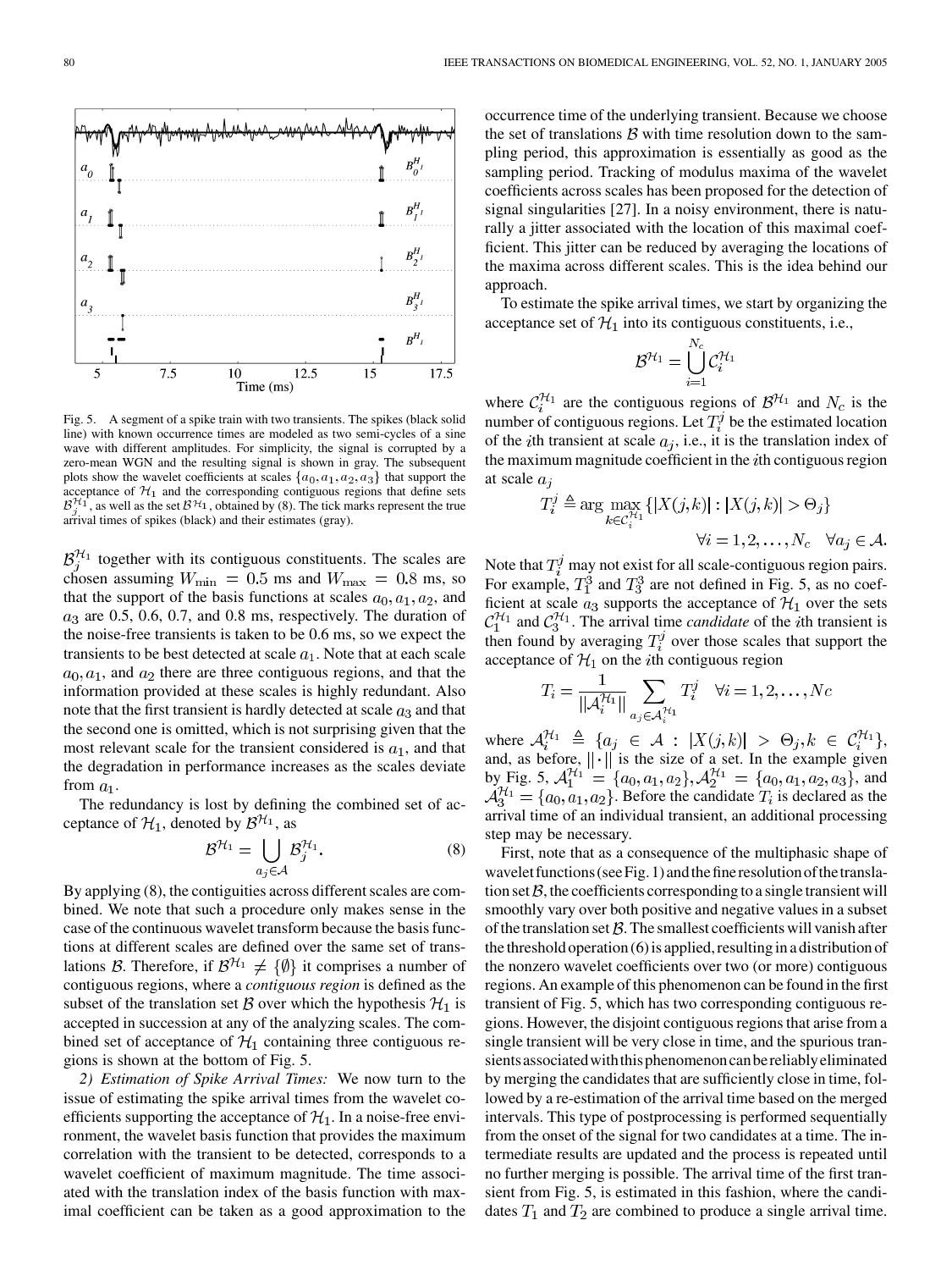

Fig. 6. (A) An extracellularly recorded signal with high SNR. (B) A signal containing no distinguishable spikes-neural noise. The amplitude in two panels is shown in  $\sigma$  units, where  $\sigma$  is the standard deviation of the neural noise. (C) Power spectrum of the neural noise. (D) Histogram of the neural noise together with a Gaussian pdf with the same mean and variance as those of the noise samples.

The only remaining unknown is how close two candidates need to be in order to be combined. The answer to this question depends on the largest scale  $a<sub>J</sub>$  used in the analysis, as the distance between two arrival times belonging to the same transient tend to increase with the scale (see Fig. 5). Recall that the coarsest scale  $a<sub>J</sub>$  is determined from the maximal duration of the transient (see Section II-B), therefore, two transients will be merged if their distance is less than  $W_{\text{max}}$ , where  $W_{\text{max}}$  is the maximum duration of the transient to be detected.

This method, therefore, successfully eliminates the spurious candidates that belong to a single spike. The obvious drawback, however, is that we are unable to resolve two genuine transients that are closer than  $W_{\text{max}}$ . For a well-isolated single unit recording, this is not a serious constraint, as two spikes cannot be generated arbitrarily close in time due to the refractory period [\[28](#page-13-0)]. However, spikes that originate from different units can partially overlap. Thus, the postprocessing of the spike candidates should be viewed as a tradeoff between the elimination of the spurious transients and inability to resolve partially overlapped spikes.

Once the spike arrival times are estimated, the spikes are extracted by copying a fixed number of samples before and after the estimated arrival. This results in a vector representation of individual events, convenient for further analysis. We proceed by testing the proposed algorithm in a realistically modeled detection task. Throughout the rest of the article, we will refer to this algorithm as the wavelet detection method (WDM).

## III. SIMULATION RESULTS

Analytical assessment of the performance of the detector (6) requires a full knowledge of the statistics of the wavelet coefficients under both hypotheses. In the absence of this knowledge, one can resort to Monte Carlo simulations in order to evaluate the detector performance. To ensure consistent results, the number of Monte Carlo trials needs to be sufficiently high and individual trials have to be independent. It is all but impossible to properly test the detection performance on real extracellular

signals, as we do not have independent information about the number of spike transients and their exact arrival times in each trial. The only reliable way to obtain this information is to perform simultaneous intracellular recording [[6\]](#page-12-0), [[29\]](#page-13-0), which is virtually impossible in behaving animals. Hence, to rigorously test the performance of this method, we use simulations that synthesize spike trains from actual recorded data.

#### *A. Modeling Neural Data*

One way to model neural data is to extract spikes from actual recordings, arrange them randomly in time with an arbitrary firing rate and corrupt them by a suitably modeled "neural noise," where the noise level is determined by the value of SNR chosen for study. Fig. 6 shows a high SNR extracellular data set collected<sup>7</sup> from the posterior parietal cortex of a Rhesus monkey. A good separation of signal and noise in this data enables reliable spike detection. Transients are detected from the data using the WDM with  $L = 1.0$ . This value of the parameter imposes an extremely high penalty for false alarms  $\lambda_{FA}/\lambda_{OM} =$  $\exp(37.7368)$ , and ensures a low probability of Type-I error (see Appendix II). The detected spikes  $S = \{S_1, S_2, \dots, S_{N_s}\}\$ were then aligned using a maximum correlation method. Briefly, the spikes are normalized  $||S_n||_2 = 1$ , and the first detected spike is fixed. The second spike is then shifted locally in time to maximize its correlation with the first spike. The third spike is now shifted back and forth until the sum of its correlations with the first two spikes is maximal and so on. A similar alignment procedure has been proposed by [[8\]](#page-12-0). This procedure effectively re-estimates the arrival time each detected spike. Some  $N_s$  = 285 spikes were detected and aligned in this manner. The spikes were scaled back to their original size and their peak-to-peak amplitudes were calculated. From the scatter plot of the peak-to-peak amplitudes, five different clusters were visually identified. The spikes were clustered using the k-means method [[30\]](#page-13-0) and the cluster averages were calculated, resulting in five templates which are shown in Fig. 2. We use multiple spike template shapes in our simulations to ensure that the algorithm is not overly sensitive to a particular waveform shape. The same template construction procedure was repeated using amplitude thresholding detection with the threshold set so that 285 spikes are detected. The resulting templates did not exhibit significant deviations from the ones shown in Fig. 2. Therefore, the use of WDM in the construction of simulation templates does not impose any bias in the further analysis.

These templates were used to generate spike trains with known properties as follows. Spike arrival times were generated by a homogeneous Poisson process with a certain firing rate (FR) and a refractory period of 2 ms enforced. The simulation was terminated once the number of arrival times reached a prespecified number  $N_a$ . The five templates were then randomly drawn with equal relative frequencies and were successively centered at the arrival times, barring boundary

<sup>7</sup>A single platinum-iridium microelectrode (Frederic Haer Company, Bowdoinham, ME) with the nominal impedance of 2 M $\Omega$  at 1 kHz was used for the recording. The data was acquired through a recording system (Plexon Inc, Dallas, TX) with a preamplifier and a band-pass filter (band 154 Hz–13 kHz). The signals were amplified and digitized (12 bit A/D converter, digitization rate 40 kHz) by a data acquisition card [PCI-MIO 16E-4 with LabView (National Instruments, Austin, TX)].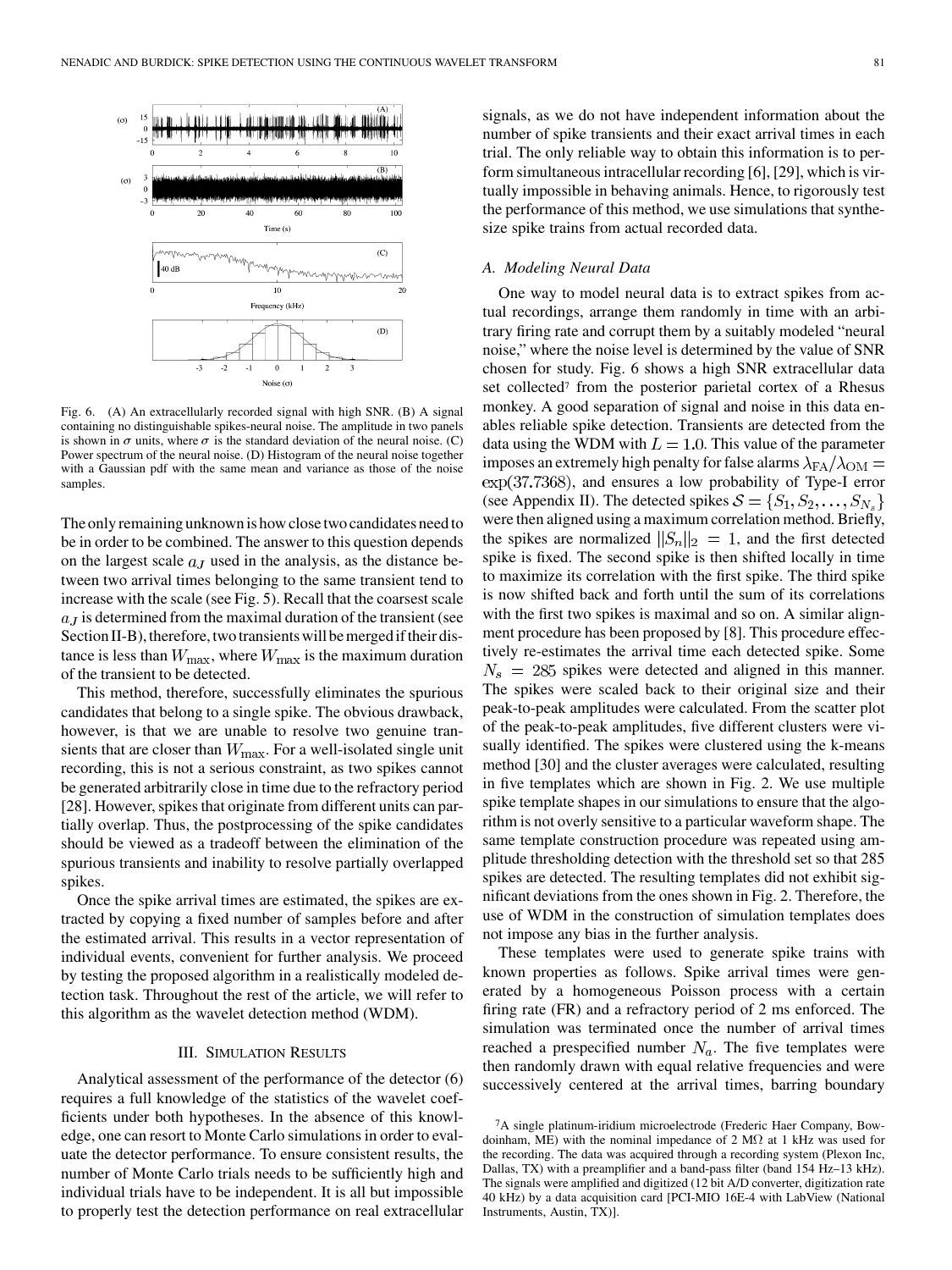conditions. Fig. 6 also shows a monkey extracellular data record (recorded as above) that did not contain any visible spikes and was, therefore, used as a template for neural noise.<sup>8</sup> The subsequent panels show the periodogram (power spectrum) and the histogram of this neural noise signal. Note the characteristic  $1/f$  trend in the spectrum and bell-shaped noise histogram indicating nearly Gaussian trend in the data. Gaussian approximation of background neural noise has been discussed in [[31\]](#page-13-0), [[32\]](#page-13-0). Each spike within the spike train was normalized so that  $||S_i||_{\infty} = 1$ , and a randomly selected subsegment of the neural noise was scaled according to the SNR desired for each test. That is, the standard deviation of the neural noise was defined according to

$$
\sigma \triangleq \frac{\|S_i\|_{\infty}}{\text{SNR}} = \frac{1}{\text{SNR}}\tag{9}
$$

and added to the generated spike train. This procedure was repeated for different FR and SNR values. For each choice of FR and SNR, many trials were performed. Also note that random arrangements of the spike templates effectively remove any systematic bias.

# *B. A Note on SNR*

In communication theory, SNR at time  $t$  is defined as the amplitude of the signal at time  $t$  divided by the standard deviation of the noise [[33\]](#page-13-0). Such a time dependent definition is not particularly useful in neurophysiology, where SNR can be viewed as a single number that characterizes the noisiness of a spike train. Colloquially, SNR can be defined as the ratio of the maximum amplitude of the spike and the "amplitude" of the background noise, hence, the definition (9). If a spike train contains multiunit activity, different spikes are likely to have different SNRs, thus, we need to apply averaging in order to obtain a single SNR. The "average" SNR may be biased depending on the relative frequency of spikes of different amplitudes, and we avoid this problem by normalizing the spike templates. Another commonly used definition of SNR involves the root-mean-square values of the spike and noise [[7\]](#page-12-0), and can be recovered from (9) under the Euclidean norm and a scale factor. This definition of SNR gives lower values than the one given by (9), under identical noise variance. Finally, the definition of SNR may involve the power of signal and noise as opposed to their amplitudes. This discrepancy can be reconciliated by expressing the SNR in decibels  $[20 \log_{10}(\text{SNR})$  for amplitude and  $10 \log_{10}(\text{SNR})$  for power]. Because of this variability in the SNR definition, it is often difficult to objectively assess the level of noise in the data. To alleviate this difficulty and give some feeling for the noise level, Fig. 7, provides a snapshot of the simulated data at two different SNRs.

#### *C. Performance Evaluation*

From the discussion of Section II-C it follows that the number of action potentials affects the estimate of the noise coefficient standard deviation  $\sigma_i$ , therefore, the performance of



Fig. 7. (A) Spike train at  $SNR = 3.5$  (left) and the blow-up of the shaded region (right). The tick marks indicate the locations of the spikes. Note how certain noise samples have amplitudes comparable to the amplitudes of spikes. (B) Equivalent plots for  $SNR = 4.0$ .

the WDM was tested at low, medium and high firing rates of 10, 30, and 100 Hz. Because the arrival times follow the statistics of a Poisson process, the length of individual trials is variable. Setting the total number of spikes per trial to  $N_a = FR$ , renders the average duration of trials to be approximately 1 s. Relatively high noise levels,  $SNR = \{3.5, 3.6, ..., 4\}$ , were applied in the analysis.

The performance of the WDM was compared against other methods including the power detection method (PDM), the single amplitude thresholding method (SATM) (see Section I), and the double amplitude thresholding method (DATM). Since the spike polarity might change during the course of an experiment, the SATM may be inadequate (e.g., a positive threshold is bound to miss the majority of negative going spikes). For truly unsupervised applications, we introduce the DATM, where either positive or negative threshold crossings indicate the presence of spikes. The performance of these methods was assessed using the receiver operating characteristic (ROC). The ROC curve compares the probability of (correct) detection  $(P_D)$  versus the probability of false alarm  $(P_{FA})$ . The ROC curve for each combination of FR and SNR was obtained by averaging the performance over 300 trials. Appendix III details our averaging methodology.

A recent detection method using a nonlinear energy operator (NEO) [\[34](#page-13-0)] reports a successful detection under nearly 0 dB, where, the authors defined SNR as a peak-to-peak amplitude of the smallest spike template divided by the noise standard deviation. However, without specifying the amplitudes and relative frequencies of other templates, followed by averaging, as discussed in Section III-B, SNR can be manipulated to any desired value. In other words, such a definition of SNR does not provide an objective measure of the noisiness of the data, as larger amplitude spike templates will have larger SNRs. Furthermore, the authors generated neural noise using autoregressive moving average (ARMA) model, although it has been shown that ARMA models are inadequate for capturing long-term correlation structure typically associated with  $1/f$  processes [[24\]](#page-12-0), [[35\]](#page-13-0). We tested the performance of the NEO detector under a properly defined SNR and realistic neural noise model and found its performance at best comparable, and often falling short

<sup>8</sup>The boundary between signal and noise in the context of extracellular recording is not clearly defined due to the fact that a large component of noise represents the activity of distant neurons. A data record such as the one shown on Fig. 6 is, therefore, treated as noise, even though it is likely to contain low amplitude spikes.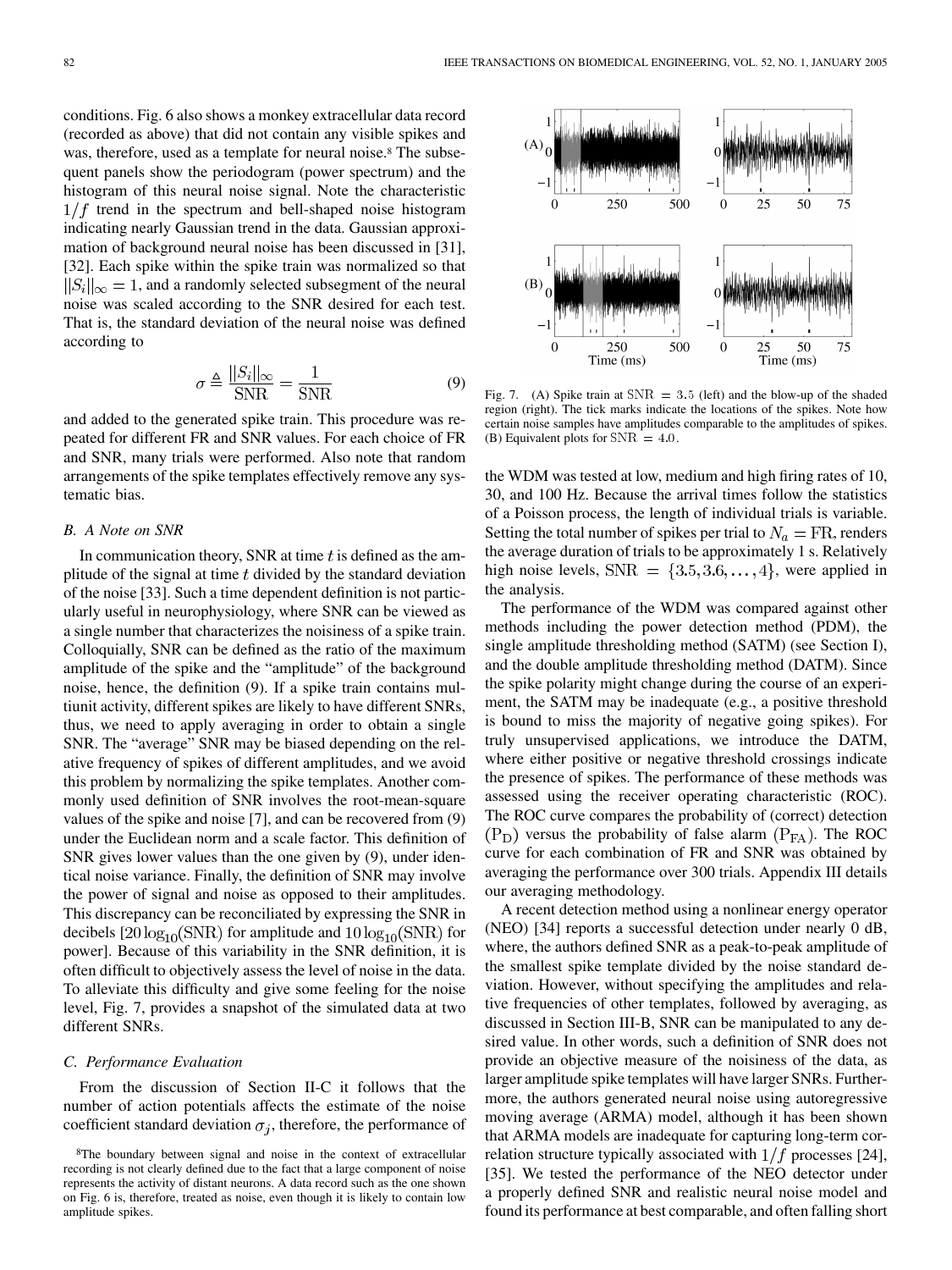

panel represents the probability of false alarm and the vertical axis represents the probability of detection. Each column represents ROC at fixed mean firing rate: low 10 Hz, medium 30 Hz, and high 100 Hz. Each row represents the performance at fixed SNR: 3.5, 3.6, ..., 4 (bottom right corner of each panel). performance at fixed SNR:  $3.5, 3.6, \ldots, 4$  (bottom right corner of each panel).<br>The detection methods are: WDM (--), DATM (...), SATM (---), and<br>PDM (-  $\cdot$  - -). Filled circles correspond to detection with  $L = 0$  for WD PDM ( $- \cdot - \cdot -$ ). Filled circles correspond to detection with  $L = 0$  for WDM and  $T_s = 3.6$  for SATM.

of other conventional methods. Therefore, the detection using NEO will not be a subject of further investigation.

The results of our simulation tests for different combinations of firing rate and SNR are shown in Fig. 8. Each ROC curve is obtained by a systematic variation of the threshold parameter; parameter L in the WDM and parameters  $T_s$ ,  $T_d$ , and  $T_p$ , which represent a multiple of the estimated noise standard deviation, in SATM, DATM, and PDM, respectively. Clearly, the ROC corresponding to the WDM lies above the ROC of other detection methods. In other words for a fixed probability of false alarm  $(P_{FA})$ , the probability of detection  $(P_D)$  of the WDM is consistently bigger than those of the other methods. Conversely, at the same level of  $P_D$ , the WDM has consistently lower false alarm rate than the other methods. The improvement in performance is more apparent under low SNR and low FR conditions, which are commonly encountered in everyday recording practice. Also note that our results are consistent with the results of [[7\]](#page-12-0) which showed that the PDM outperforms SATM. Likewise, SATM slightly outperforms DATM. This is not surprising given the near symmetric shape of the templates (see Fig. 2), making the double amplitude thresholding redundant, thereby increasing the probability of false alarm.

We also note that unlike the classical ROC which depicts the performance of a binary hypothesis test and which should lie



Fig. 9. Comparison of performances of WDM, SATM, DATM, and PDM with the detection parameters set at  $L = 0, T_s = 3.6, T_d = 3.75$ , and  $T_p =$ 3, respectively (see Section III-C for details). (A) Performance of WDM. The arrows show the direction of increase of FR and SNR. The dotted lines represent interpolated performance at fixed SNR and for FR between 10 Hz and 100 Hz. (B) Performance of SATM. (C) Performance of DATM. (D) Performance of PDM.

above the chance line ( $P_D = P_{FA}$ ), the ROCs shown in Fig. 8 have a different character. First, they correspond to the result of sequential hypothesis testing. Second and more importantly, the detected signals are transient and their arrival times are estimated. Thus, the ROCs from Fig. 8 represent combined results of detection and estimation. Since the estimation problem is more sensitive to the presence of noise than detection [\[11](#page-12-0)], a chance detector would result in an ROC with  $P_{FA} \gg P_D$ . Therefore, the performance curve of a combined detector and estimator can lie below the chance line, although this tends to happen only for SATM and DATM, and only under relatively low  $P_D$  conditions.

*1) Parameter Settings for Unsupervised Applications:* For unsupervised detection one does not have the luxury of varying the detection threshold, hence, a single threshold that "works" across a wide range of SNRs and FRs is sought. We investigate how choosing a single parameter affects the performance of different methods, and find that the WDM offers additional advantage over the other detection methods, as shown in Fig. 9. For approximately equal levels of  $P_D$  [Fig. 9(A) versus Fig. 9(B), (C), and (D)], we see that the dispersion of  $P_{FA}$  of the WDM is much smaller than that of the other methods. Not only does the WDM provide a smaller  $P_{FA}$ , but also it has a more consistent behavior over a range of FRs. In addition, for a fixed FR,  $P_{FA}$ remains fairly constant across different SNRs, as can be seen in the almost vertical performance curves of Fig. 9(A). On the contrary, the performance curves of the other methods tend to be slanted [Fig. 9(B)–(D)], and this becomes more apparent at low FR. We conclude this analysis by noting that the value of parameter  $L = 0$  [Fig. 9(A)] offers a reasonable compromise between  $P_{FA}$  and  $P_D$  while maintaining a consistent performance over a wide range of FRs and SNRs. Therefore, for unsupervised spike detection, this might be a good choice of the parameter.

*2) Timing Jitter:* As discussed above, the WDM can be viewed as a combination of detection and parameter estimation, where the estimated parameters are the spike arrival times. The presence of noise, however, causes jitter in these estimates (see Fig. 5). Two important performance parameters of any estimator are its bias and consistency. Ideally, an estimator should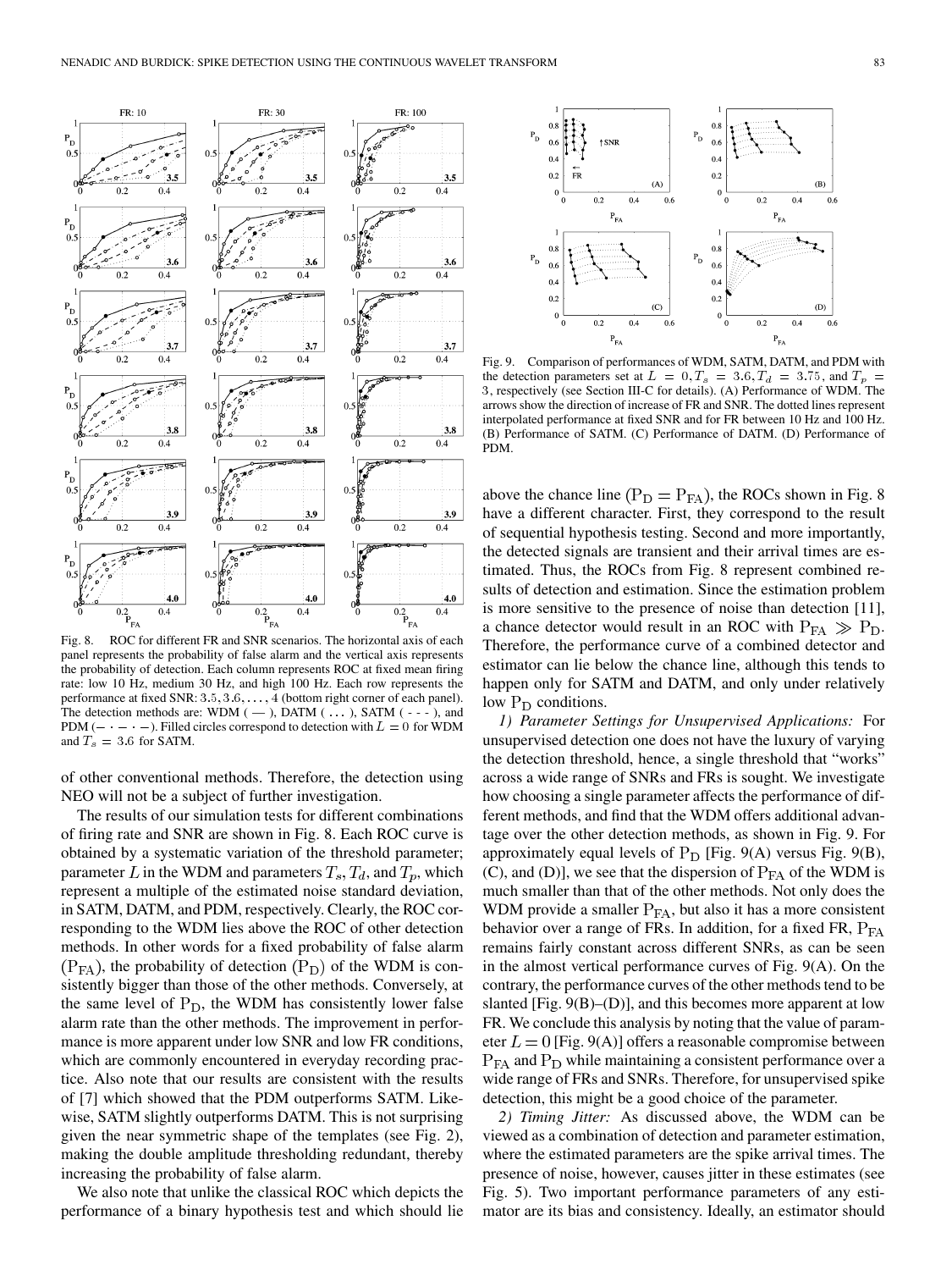TABLE II BIAS AND STANDARD DEVIATION OF ESTIMATED SPIKE ARRIVAL TIMES FOR WDM AND SATM AVERAGED OVER TRIALS AND DIFFERENT SNR AND FR SCENARIOS

|         | WDM         |          | <b>SATM</b> |          |
|---------|-------------|----------|-------------|----------|
|         | Jitter (ms) | Std (ms) | Jitter (ms) | Std (ms) |
| Average | $-0.0396$   | 0.0633   | $-0.1523$   | 0.0497   |

be unbiased with consistency proportional to the number of observations. Table II shows estimated jitter and its standard deviation averaged over 300 trials and over different SNR-FR scenarios.

The results correspond to WDM with  $L = 0$  and SATM with  $T_s = 3.6$ . The negative value of jitter indicates that the estimated spike times are lagging the true spike times. On average, the WDM has a bias that is nearly 4 times smaller than that of SATM. On the other hand, the standard deviation of the jitter is smaller in the case of SATM, and this can be viewed as a bias-variance tradeoff. Despite their presence, bias and inconsistency do not pose a serious threat in the process of spike detection for several reasons. First, their values are rather small compared to the duration of spike transients and they are comparable to the sampling period of 0.025 ms of the data. Second, they can be eliminated if desired through the process of spike alignment (see Section III-A), which effectively re-estimates the occurrence times of individual events.

*3) Characteristics of WDM False Positives:* Finally, we performed an analysis of the falsely detected spikes under the  $WDM(L = 0)$  and  $SATM(T_s = 3.6)$  to assess the nature of the failure modes of the two approaches. Our conjecture is that the false positives of WDM will resemble true spikes more than the false positives of SATM. Fig. 10 summarizes the results for  $SNR = 3.5$  and  $FR = 10$  Hz, although similar behavior was observed over all SNR-FR combinations. The false positives over 300 trials for the two methods were extracted. Falsely identified spikes were then represented in a two-dimensional feature space by means of principal components. Although projected to the same subspace, the false positives corresponding to WDM [Fig.  $10(A)$ ] and SATM [Fig.  $10(B)$ ] are shown on separate plots for clarity. The false positives corresponding to WDM tend to cluster in 4 distinct groups, where those of SATM fall into a single broad cluster. The features of the five spike templates used for data modeling are also shown in these plots. Fig. 10(C) and (D) shows the cluster average waveforms, so that each spike within the cluster can be treated as a noisy realization of the corresponding waveform. The majority of the falsely detected spikes by the WDM are biphasic  $\circ$  and  $\triangle$  waveforms) with a small number of tri-phasic spikes (+ and  $\square$  waveforms), where most of the false positives detected by the SATM are mono-phasic and do not have the realistic spike shape. Furthermore, the spike templates fall into one of the clusters of WDM, and this is not surprising given the shapes of the templates (Fig. 2) and the shape of  $\bullet$  waveform [Fig. 10(C)]. This happened consistently for all SNR-FR combinations. Therefore, the false positives of the WDM are well structured and could represent the activity of distant neurons, where the false positives of the SATM mostly represent random voltage fluctuations. Hence, one can generally make a good use of false positives of WDM where false positives of SATM



Fig. 10.(A) Features (first two principal components) of false positives of WDM clustered in 4 distinct groups  $(\bullet, \blacktriangle, +, \text{ and } \square)$ . White circles indicate the features of the five templates. (B) Equivalent plot for SATM, where data tend to fall into a single cluster  $(\bullet)$ , with one outlier  $(+)$ . (C) The waveforms (cluster averages) corresponding to clusters from (A). (D) Equivalent plot for cluster from (B) and the outlier.

have to be discarded as noise. For real applications, this is done through the process of spike clustering [\[31](#page-13-0)], [[36\]](#page-13-0).

## IV. CONCLUSION

Despite the large number of existing algorithms for detection of extracellular potentials in noisy observations, robust, fully automated detection algorithms have been scarce. We presented a novel detection scheme and compared its performance to many commonly used spike detection methods. The detection is cast in the standard hypothesis testing framework and since the signals to be detected are unknown, the detector performance is representation dependent. Spike transients have historically been detected by a simple amplitude thresholding, where the threshold level is chosen with respect to the (estimated) standard deviation of the noise. We have shown how this can yield erroneous results, especially if no signal is present. Spike waveforms are not just samples whose average amplitude exceeds some baseline level. They also have a characteristic shape and duration. Using wavelets we are taking advantage of this additional information that is ignored by amplitude or power thresholding methods.

The algorithm is completed by combining detection, which arises from sequential hypothesis testing, and parameter estimation, where the occurrence times of individual spike transients are the parameters of interest. Additional postprocessing of estimated arrival times may be necessary. This may result in inability to resolve the transients that are within a millisecond of each other. However, the same problem is inherent to any other detection method, and there have been some attempts to provide solutions [[7\]](#page-12-0), [[36\]](#page-13-0), although in the context of spike classification rather than spike detection.

The proposed algorithm has been extensively tested over a wide range of conditions via Monte Carlo simulations of spike trains that were synthesized from actual data. We found that the WDM consistently outperforms other common detection methods, and the differences have been quantified. The basic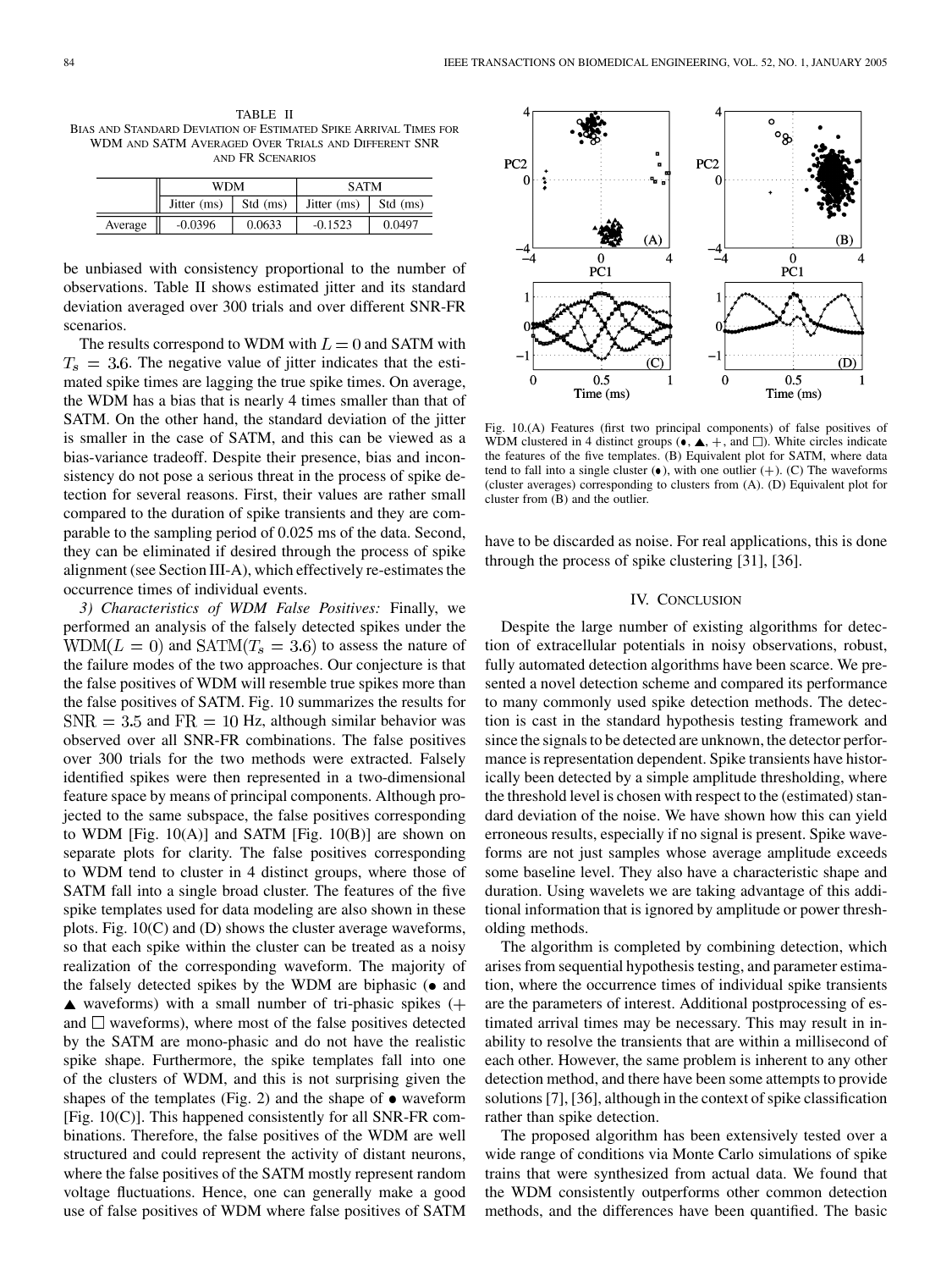findings are: a) the WDM provides a significant improvement under extremely low SNRs and low FRs, a situation commonly found in actual experiments; s) for a single choice of detection parameter, the WDM offers more consistent performance under different SNR-FR scenarios; 3) therefore, it is possible to come up with a single parameter that performs well for a wide range of SNRs and FRs, which is very useful for unsupervised on-line applications; 4) the jitter in estimated spike arrival times and its variance are comparable for WDM and commonly used amplitude thresholding; 5) falsely detected spikes of WDM are likely to be caused by the activity of distant neurons and can be utilized as neural data, as opposed to false positives of amplitude thresholding methods, which typically represent random fluctuations (noise).

We conclude this paper by noting that the WDM is also suitable for off-line analysis, where by trading off the cost of omission and false alarm, the user can modify the sensitivity of the method, similar to changing the threshold level in amplitude thresholding method.

# APPENDIX I MEDIAN ABSOLUTE DEVIATION

Let X be a Gaussian random variable with mean  $\mu$  and variance  $\sigma^2$ , denoted by  $X \sim \mathcal{N}(\mu, \sigma^2)$ . Define random variables  $Y \triangleq X - \mu$  and  $Z \triangleq |Y|$ . Clearly  $Y \sim \mathcal{N}(0, \sigma^2)$  and the probability density function (pdf) of  $Z$  can be written as

$$
f_Z(z) = \frac{dP_Z(Z \le z)}{dz} \tag{10}
$$

where  $P_Z(Z \leq z)$  is the cumulative distribution function of Z. It follows from the definition of  $Z$  that

$$
P_Z(Z \le z) = \begin{cases} P(-z \le Y \le z) & z \ge 0 \\ 0 & z < 0 \end{cases} \tag{11}
$$

Combining (10) and (11) yields

$$
f_Z(z) = \begin{cases} \frac{d}{dz} \int_{-z}^{z} f_Y(y) \, dy = 2f_Y(z), & z \ge 0\\ 0, & z < 0 \end{cases} \tag{12}
$$

where the result follows after differentiating the integral from above with respect to the upper and lower bounds. The median of Z, denoted by  $M\{Z\}$ , can be defined as the middle point of the pdf  $f_Z(z)$ , i.e.,

$$
\int_{-\infty}^{M\{Z\}} f_Z(z) dz \triangleq \frac{1}{2}.
$$
 (13)

By substituting (12) into (13) and by noting that  $f_Y(z)$  =  $(2\pi\sigma^2)^{-1/2}$  exp $(-z^2/2\sigma^2)$  one obtains

$$
M\{Z\} = \sigma\sqrt{2}\text{erf}^{-1}\left(\frac{1}{2}\right)
$$

where erf stands for the error function defined by , and  $erf^{-1}$  represents its inverse. After numerical evaluation it follows that  $M\{Z\} \approx 0.6745\sigma$ . The significance of this result is that one can use the median of a sample for estimation of its standard deviation. Since the median is much less susceptible to the presence of outliers, it provides a more robust estimate of the standard deviation. Let  $\mathcal{X} = \{x_i\}_{i=1}^N$  be a sequence of N independent identically distributed Gaussian random variables with variance  $\sigma_i^2$ . From the analysis above, it follows that

$$
\hat{\sigma} = M\{ |x_1 - \bar{X}|, |x_2 - \bar{X}|, \dots, |x_N - \bar{X}|\}/0.6745
$$

where  $M\{\mathcal{S}\}\$ is the sample median of the sequence  $\mathcal{S}$  and  $\bar{\mathcal{X}}\triangleq$  $1/N \sum_i x_i$  is the sample mean of X.

# APPENDIX II SEQUENTIAL BINARY HYPOTHESIS TESTING

Recall that we formulate our detection problem as a binary hypothesis testing problem, where under the null hypothesis  $\mathcal{H}_0$ the signal is not present, while under hypothesis  $\mathcal{H}_1$  the signal is present

$$
\mathcal{H}_0: x[n] = w[n] \quad n = 0, 1, \dots, N - 1
$$
  

$$
\mathcal{H}_1: x[n] = s[n] + w[n] \quad n = 0, 1, \dots, N - 1
$$

where  $x[n]$  represents a noisy observation at time  $n, s$  is the signal to be detected and  $w$  is noise. By the linearity of wavelet transform at scale  $a_j \in \mathcal{A}$ , these two hypotheses have the following form:

$$
\mathcal{H}_0: X(j,k) = W(j,k) \quad k \in \mathcal{B}
$$
  

$$
\mathcal{H}_1: X(j,k) = S(j,k) + W(j,k) \quad k \in \mathcal{B}.
$$

As in any hypothesis testing problem, the goal is to determine whether the evidence supports the rejection of  $\mathcal{H}_0$ . This decision should be made optimally with respect to a suitably chosen objective function. Let  $\mathcal{R}(\mathcal{H}_0 | X)$  and  $\mathcal{R}(\mathcal{H}_1 | X)$  be conditional risks associated with accepting and rejecting the hypothesis  $H_0$ given the evidence  $X$ , respectively. These risks can be expressed as

$$
\mathcal{R}(\mathcal{H}_0 | X) = \lambda_{00} P(\mathcal{H}_0 | X) + \lambda_{01} P(\mathcal{H}_1 | X)
$$
  

$$
\mathcal{R}(\mathcal{H}_1 | X) = \lambda_{10} P(\mathcal{H}_0 | X) + \lambda_{11} P(\mathcal{H}_1 | X)
$$

where  $\lambda_{ij} \geq 0$  is the cost of accepting  $\mathcal{H}_i$  given that the true state of nature is  $\mathcal{H}_j$  and  $P(\mathcal{H}_i | X)$  is the probability of accepting  $\mathcal{H}_i$  given the evidence. It is customary not to penalize for correct decisions, therefore,  $\lambda_{00} = \lambda_{11} = 0$ . Furthermore,  $\lambda_{10}$  represents the cost of rejecting  $\mathcal{H}_0$  when it is true (Type-I error or false alarm) and  $\lambda_{01}$  is the cost of accepting  $\mathcal{H}_0$  when it is not true (Type-II error or omission error). Hence, we adopt the following notation:  $\mathcal{R}(\mathcal{H}_0 | X) = \lambda_{OM} P(\mathcal{H}_1 | X)$  and  $\mathcal{R}(\mathcal{H}_1 | X) = \lambda_{FA} P(\mathcal{H}_0 | X)$ . The overall Bayes risk is then defined as

$$
\mathcal{R} = \int_{\Omega} [\mathcal{R}(\mathcal{H}_0 | X) + \mathcal{R}(\mathcal{H}_1 | X)] p(X) dX \qquad (14)
$$

where  $p(X)$  is the pdf of X. The optimal decision rule that minimizes the cost (14), is to accept the hypothesis with a smaller conditional risk [[37\]](#page-13-0), i.e.,

$$
\mathcal{R}(\mathcal{H}_0 | X) \underset{\mathcal{H}_1}{\leq} \mathcal{R}(\mathcal{H}_1 | X). \tag{15}
$$

That is, (15) is read as: "accept  $\mathcal{H}_1$  if  $\mathcal{R}(\mathcal{H}_0 | X) > \mathcal{R}(\mathcal{H}_1 | X)$ , and vice versa." After invoking the Bayes rule  $P(\mathcal{H}_i | X) =$  $p(X | \mathcal{H}_i) P(\mathcal{H}_i) / p(X)$ , the decision rule (15) becomes

 $\Delta$ 

$$
\frac{p(X \mid \mathcal{H}_1)}{p(X \mid \mathcal{H}_0)} \mathop{\gtrless}\limits_{\mathcal{H}_1} \frac{\lambda_{\text{FA}}}{\lambda_{\text{OM}}} \frac{P(\mathcal{H}_0)}{P(\mathcal{H}_1)} \triangleq \gamma,\tag{16}
$$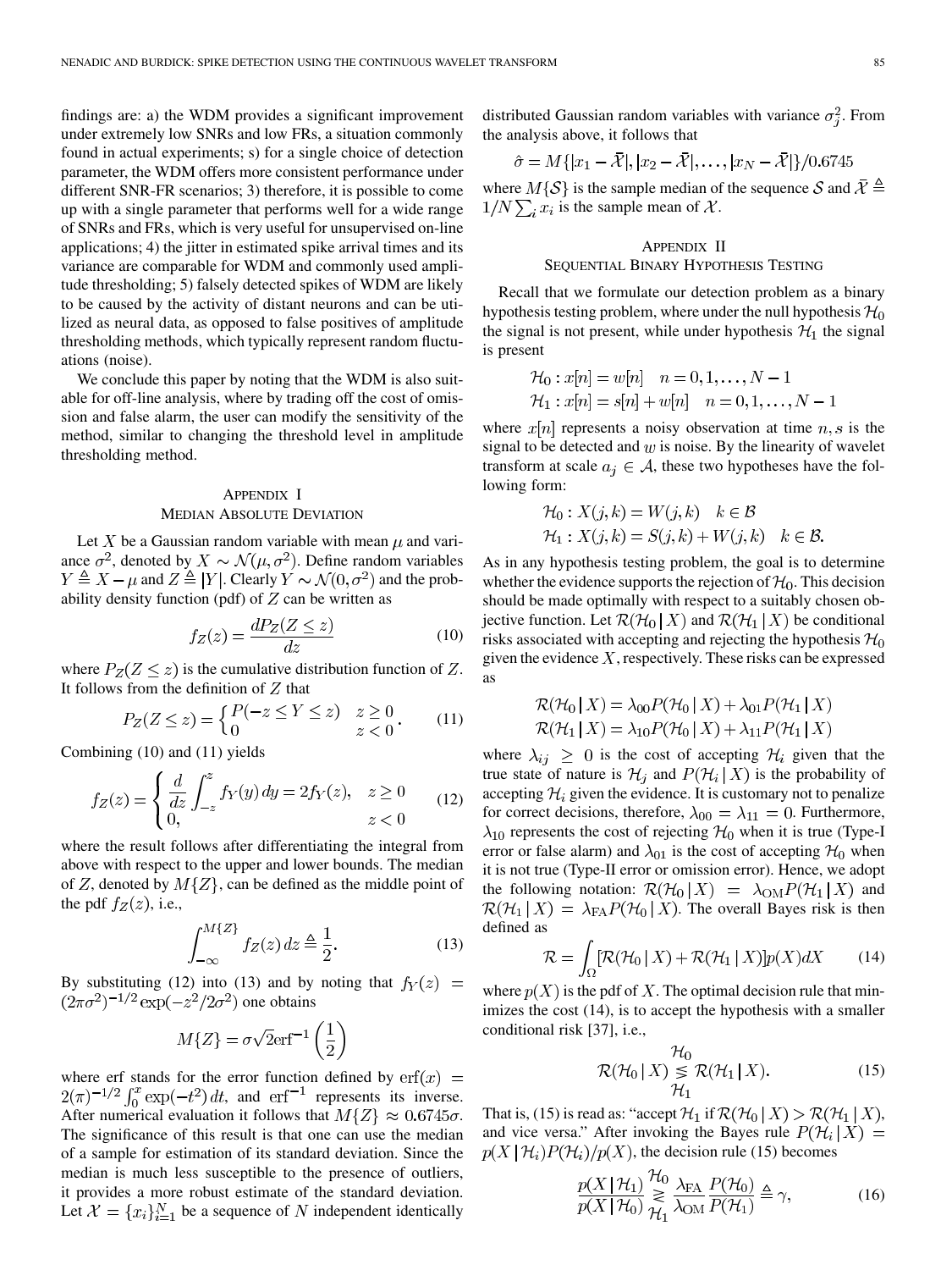<span id="page-12-0"></span>where  $p(X | \mathcal{H}_i)$  is the likelihood of X given  $\mathcal{H}_i$  and  $P(\mathcal{H}_i)$ is the prior probability of the hypothesis  $\mathcal{H}_i$ . Note that  $\gamma$  represents the acceptance threshold for  $\mathcal{H}_1$  and in the typical case that  $\lambda_{\text{FA}} > \lambda_{\text{OM}}$  and  $P(\mathcal{H}_0) \gg P(\mathcal{H}_1)$ , we have that  $\gamma \gg 1$ . Under the assumption that the noise is Gaussian we have  $p(X | \mathcal{H}_0)$  ~  $\mathcal{N}(0, \sigma^2)$  and and  $p(X | \mathcal{H}_1) \sim \mathcal{N}(\pm \mu, \sigma^2)$ , where  $\mu > 0$ , and  $\pm$  correspond to positive and negative coefficients, respectively. By the Gaussian assumption one can rewrite (16) as

$$
|X| \underset{\mathcal{H}_1}{\leq} \frac{\mu_0}{2} + \frac{\sigma^2}{\mu} \log_e \gamma \tag{17}
$$

where  $\mu$  is the mean value of |X| under the hypothesis  $\mathcal{H}_1$  and  $\sigma$  is the standard deviation of X. The parameters  $\mu$  and  $\sigma$ , as well as the prior probabilities  $P(\mathcal{H}_0)$  and  $P(\mathcal{H}_1)$  are not known, and have to be estimated from the data. In this case, the test (16) becomes essentially a GLRT and  $|X|$  represents a sufficient statistic. The only difference between GLRT and Bayes decision is in the way the acceptance threshold  $\gamma$  is chosen. The condition (17) is checked sequentially ( $\forall k \in \mathcal{B}$ ) at each scale  $a_j \in \mathcal{A}$ .

# APPENDIX III AVERAGING OVER TRIALS

For the *i*th simulation trial,  $P_D$  and  $P_{FA}$  are estimated as

$$
\hat{P}_{\rm D}^{(i)} = \frac{N_{cd}^{(i)}}{N_a^{(i)}}
$$

and

$$
\hat{P}_\mathrm{FA}^{(i)} = \frac{N_{fa}^{(i)}}{N_d^{(i)}}
$$

where  $N_{cd}^{(i)}$ ,  $N_a^{(i)}$ ,  $N_{fa}^{(i)}$ , and  $N_d^{(i)}$  are the number of correctly detected spikes, generated spikes, falsely detected spikes, and detected spikes in the *i*th trial, respectively. A correct detection is declared if the detected arrival time is within 0.5 ms of the true arrival time. The overall estimate is obtained as an average over many trials, i.e.,  $P_{\rm D} = \langle P_{\rm D}^{(i)} \rangle$  and  $P_{\rm FA} = \langle P_{\rm FA}^{(i)} \rangle$ . Since is constant across trials, the first average simply becomes

$$
\hat{P}_{\rm D} = \frac{1}{N_T} \sum_{i=1}^{N_T} \hat{P}_{\rm D}^{(i)}
$$

where  $N_T$  is the total number of trials ( $N_T = 300$  in our case). However, the number of detected spikes  $N_d^{(v)}$  is not constant over trials, therefore, the trials cannot be given uniform weights in the estimate of  $\hat{P}_{FA}$ . Since  $\hat{P}_{FA}^{(i)}$  is conditioned upon  $N_d^{(i)}$ , we write based on the law of total probability

$$
\hat{P}_{\text{FA}} = \sum_{k=0}^{\infty} \hat{P}_{\text{FA} | k} P(N_d = k)
$$

where  $P_{FA|k}$  is the estimate of  $P_{FA}$  given that the number of detected spikes is k, and  $P(N_d = k)$  is estimated as the number of trials with k detected spikes divided by  $N_T$ . We also note that

$$
\hat{P}_{\text{FA}|k} = \begin{cases} \frac{N_{\text{fa}|k}}{k}, & k \in \mathbf{N} \\ 0, & k = 0 \end{cases}
$$

where  $N_{fa|k}$  is the average number of false alarms given that the number of detected spikes is  $k$ .

#### ACKNOWLEDGMENT

The authors would like to acknowledge the anonymous reviewers and the editorial staff of this transactions.

#### **REFERENCES**

- [1] F. Delcomyn, *Foundations of Neurobiology*. New York: Freeman, 1998.
- [2] S. P. Strong, R. Koberle, R. R. de Ruyter van Steveninck, and W. Bialek, "Entropy and information in neural spike trains," *Phy. Rev. Let.*, vol. 80, pp. 197–200, 1998.
- [3] C. Koch, *Biophysics of Computation*. New York: Oxford Univ. Press, 1999.
- [4] D. R. Humphrey, *Electrophysiological Techniques*. Atlanta, GA: Soc. Neurosci., 1979.
- [5] J. P. Welsh and C. Schwarz, "Multielectrode recording from the cerebellum," in *Methods for Neural Ensemble Recordings*, M. A. L. Nicolelis, Ed. Boca Raton, FL: CRC, 1999, ch. 5, pp. 79–100.
- K. D. Harris, D. A. Henze, J. Csicsvari, H. Hirase, and G. Buzsaki, "Accuracy of tetrode spike separation as determined by simultaneous intracellular and extracellular measurements," *J. Neurophysiol.*, vol. 84, pp. 401–414, 2000.
- [7] I. N. Bankman, K. O. Johnson, and W. Schneider, "Optimal detection, classification, and superposition resolution in neural waveform recordings," *IEEE Trans. Biomed. Eng.*, vol. 40, no. 8, pp. 836–841, Aug. 1993.
- [8] M. Abeles and M. H. Goldstein, "Multispike train analysis," *Proc. IEEE*, vol. 65, pp. 762–773, 1977.
- [9] X. Yang and S. A. Shamma, "A totally automated system for the detection and classification of neural spikes," *IEEE Trans. Biomed. Eng.*, vol. 35, no. 10, pp. 806–816, Oct. 1988.
- [10] K. G. Oweiss, "Multiresolution Analysis of Multichannel Neural Recordings in the Context of Signal Detection, Estimation, Classification and Noise Suppression," Ph.D. thesis, Univ. Michigan, Ann Arbor, 2002.
- [11] S. M. Kay, *Fundamentals of Statistical Signal Processing: Detection Theory*. Englewood Cliffs, NJ: Prentice-Hall, 1998.
- [12] J. G. Cham, E. A. Branchaud, B. Greger Branchaud, Z. Nenadic, R. A. Andersen Nenadic, and J. W. Burdick, "A semi-chronic motorized microdrive and control algorithm for autonomously isolating and maintaining optimal extracellular action potentials," *J. Neurophysiol*, DOI: 10.1152/jn.00369.2004, to be published.
- [13] H. L. Van Trees, *Detection, Estimation and Modulation Theory*. New York: Appleton & Lange, 1991.
- [14] S. G. Mallat, "A theory for multiresolution signal decomposition: The wavelet representation," *IEEE Trans. Pattern Anal Machine Intell.*, vol. 11, no. 7, pp. 674–693, July 1989.
- [15] , *A Wavelet Tour of Signal Processing*. San Diego, CA: Academic, 1999.
- [16] M. Frisch and H. Masser, "The use of the wavelet transform in the detection of an unknown transient signal," *IEEE Trans. Inform. Theory*, vol. 38, no. 2, pp. 892–897, Feb. 1992.
- [17] N. Erdol, "Multiscale detection," in *Wavelets, Subband and Block Transforms in Communications and Media*, A. N. Akansu and M. M. Medley, Eds. Boston, MA: Kluwer Academic Publishers, 1999, ch. 6, pp. 183–205.
- [18] T. T. Liu and C. Fraser-Smith, "Detection of transients in  $1/f$  noise with the undecimated discrete wavelet transform," *IEEE Trans. Signal Processing*, vol. 48, no. 5, pp. 1458–1462, May 2000.
- [19] I. Daubechies, "Orthonormal bases of compactly supported wavelets," *Comm. Pure Appl. Math.*, vol. 41, pp. 909–996, 1988.
- [20] , *Ten Lectures on Wavelets*. Philadelphia, PA: SIAM, 1992.
- [21] R. Lemon, *Methods for Neuronal Recording in Conscious Animals*. New York: Wiley, 1984, ch. 2, pp. 17–38.
- [22] D. L. Donoho and I. M. Johnstone, "Ideal spatial adaptation by wavelet shrinkage," *Biometrika*, vol. 81, pp. 425–455, 1994.
- [23] P. J. Huber, *Robust Statistics*. New York: Wiley, 1981.
- [24] P. Flandrin, "Wavelet analysis and synthesis of fractional brownian motion," *IEEE Trans. Inform. Theory*, vol. 38, no. 2, pp. 910–917, Feb. 1992.
- [25] K. J. Åström, *Introduction to Stochastic Control Theory*. New York, NY: Academic Press, 1970.
- [26] Z. Wang and P. K. Willett, "All-purpose plug-in power-law detectors for transient signals," *IEEE Trans. Signal Processing*, vol. 49, no. 11, pp. 2454–2466, Nov. 2001.